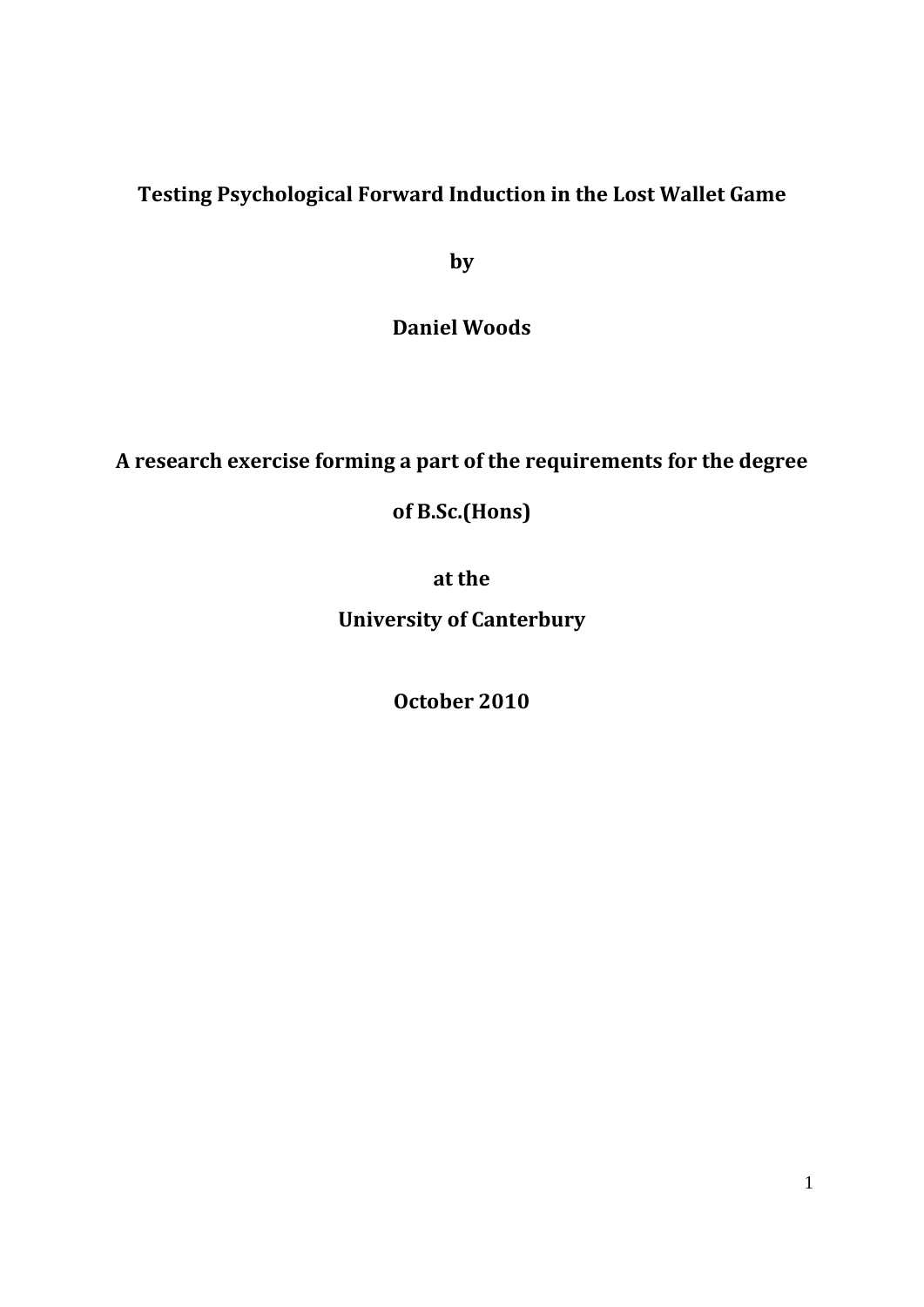# **Acknowledgements**

I would like to thank Maroš Servátka for supervising this Research Project. I would also like to thank the University of Canterbury's Teaching and Learning Committee for funding the experiment, and anyone else who has contributed to this project in any way, shape or form.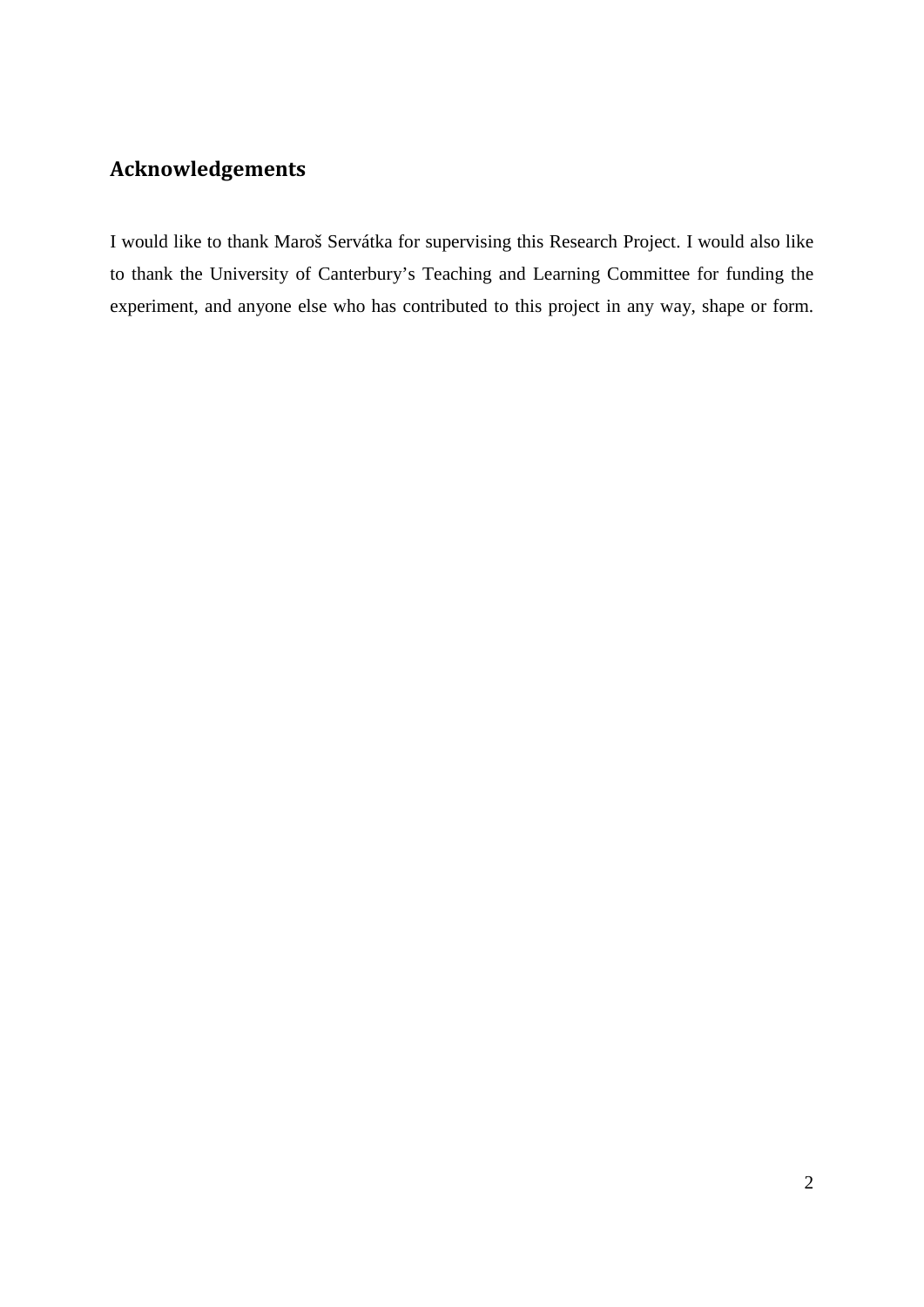# **Abstract**

This paper tests Psychological Forward Induction in the lost wallet game, in an attempt to explain an empirical puzzle observed by Dufwenberg & Gneezy (2000). The puzzle observed is that the size of the outside option forgone by the first mover does not affect the behaviour of the second mover. This is puzzling as Psychological Forward Induction and other theories predict that raising the outside option would raise the amount the second mover rewards. This experiment explicitly tests Psychological Forward Induction by eliciting beliefs with different second mover knowledge of first mover decision, depending on treatment. The intention is to observe if knowledge of the first mover's decision affects the second mover's beliefs. The experiment replicates Dufwenberg & Gneezy (2000), and it is found that second movers do update their beliefs conditional on receiving information on the first mover's action, supporting Psychological Forward Induction.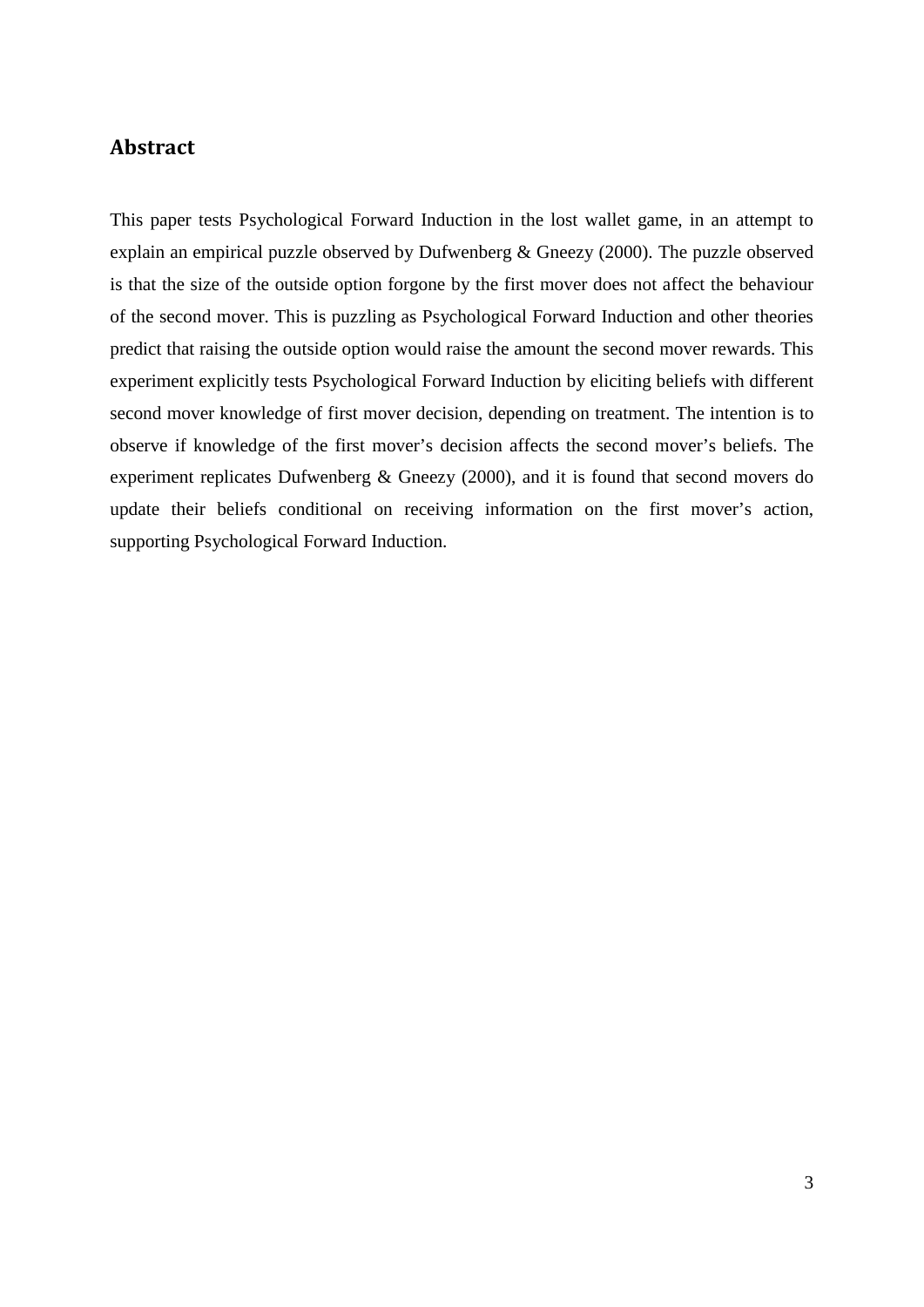# **Table of Contents**

| Table 1 - Mann-Whitney tests on differences in behaviour compared to Dufwenberg $\&$ |
|--------------------------------------------------------------------------------------|
| Table 2 - Mann-Whitney tests on differences in SM's beliefs between treatments 16    |
|                                                                                      |
|                                                                                      |
|                                                                                      |
|                                                                                      |
|                                                                                      |
|                                                                                      |
|                                                                                      |
|                                                                                      |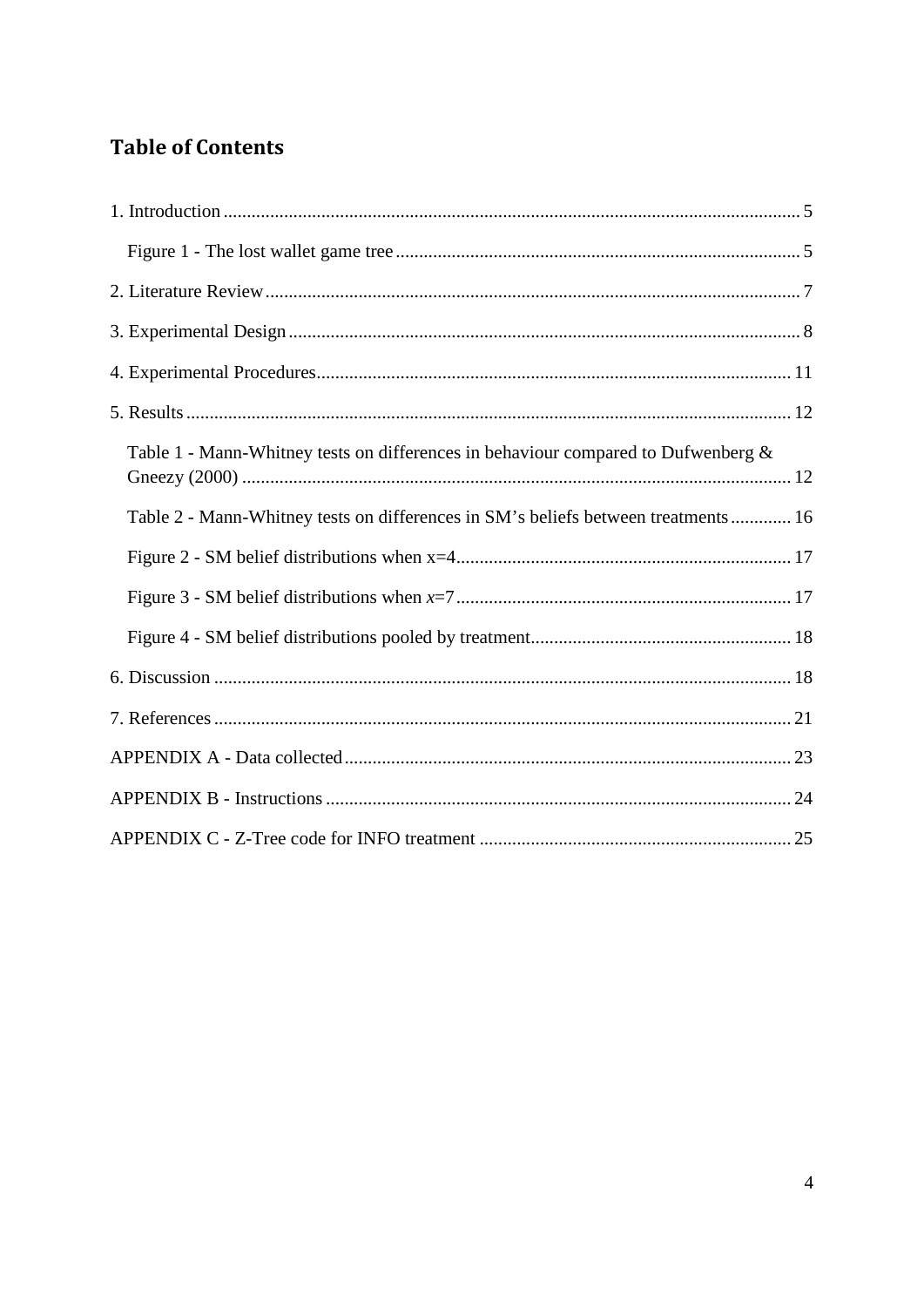# <span id="page-4-0"></span>**1. Introduction**

The lost wallet game can be described using the following thought experiment. Suppose you find a wallet on the footpath. There is cash in the wallet, which is of value to you, but there are other things in the wallet, like bank cards, drivers licences and photos, which are of no use to you (assuming the bank cards have PIN numbers and you are not interested in identity theft) but have value to the wallet's owner through replacement costs or sentimental value. You have two options, you can take the cash and put the wallet back on the footpath, or you can take the wallet back to the owner who then decides how to reward your good deed. The lost wallet game models this thought experiment as follows. There are two movers. The first mover (FM) has two options: he can go IN, which means that he forgoes the outside option (*x*), or he can go OUT, and keep the outside option. If the FM goes IN, then the SM gets to split an amount of twenty between the FM (*y*), and herself ( 20 *- y* ). If the FM goes OUT, then the SM does not make a decision and receives nothing. The extensive form of this game is shown in Figure 1. By backwards induction, the Subgame Perfect Nash Equilibrium for self-regarding preferences is ( OUT , *y*=0 ).



<span id="page-4-1"></span>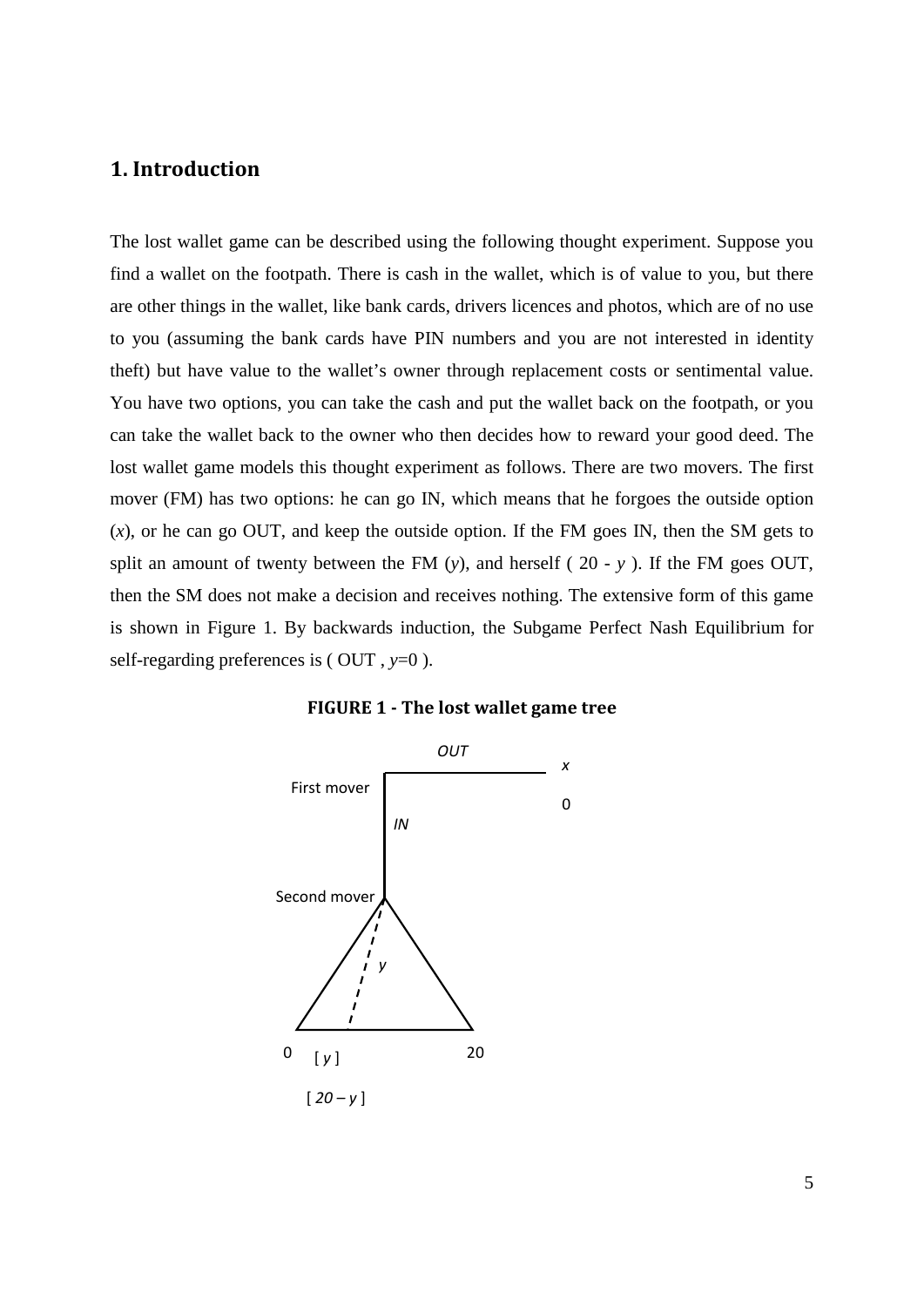A different prediction can be derived by Psychological Forward Induction (PFI) (Battigalli & Dufwenberg, 2009). Consider the FM's decision, who can either go OUT, which makes him better off by x, or he can go IN, which makes him better off by the amount of money the SM decides to reward him, *y*. If the self-interested FM goes IN, it must be that he expects to receive at least  $x<sup>1</sup>$  $x<sup>1</sup>$  $x<sup>1</sup>$  Now consider the SM's decision; which is how much to reward the FM for going IN. Let us assume that the SM exhibits 'guilt aversion' (Battigalli  $\&$ Dufwenberg, 2009), which is an aversion to letting someone down, or not living up to their expectations. If the SM is sufficiently guilt averse, then she will want to reward the FM the amount that the FM expects. However, the SM does not know what the FM expects to receive, so therefore she must form expectations about this amount*.* Denoting the FM's belief of *y* as *τ'*, the SM's belief of *τ'* as *τ''*, and an individual's sensitivity to guilt aversion as *γ*, the SM's utility function is now of the form: [2](#page-5-1)0 - *y* -  $\gamma$ ( max{ *τ'*- *y*, 0 } ).<sup>2</sup> PFI predicts that if the FM goes IN, then *τ'* must be at least *x*, and the SM, knowing this, updates her belief *τ''* to be at least *x* as well. If the SM is sufficiently guilt averse, then she would send back  $\tau$ <sup>". [3](#page-5-2)</sup>

The motivation for this research comes from the results of Dufwenberg  $\&$  Gneezy (2000), who run the lost wallet game and elicit beliefs about behaviour in the game. Their results show that *τ''* and *y* are positively correlated, which is consistent with guilt aversion, but that  $x$  and  $y$  are uncorrelated, which is puzzling. Intuitively, using the framework described above, an increasing *x* means that the SM's *τ''* conditional on the FM going IN should increase, which should in turn lead to a higher *y*. This paper tests PFI explicitly by verifying whether SMs update their beliefs conditional on knowing the action of the FM. In other words, does the SM realise that the FM going IN means that the FM expects at least *x* and as a consequence, does the SM adjust her beliefs and behaviour accordingly? Such a test involves comparing  $\tau$ <sup>"</sup> between SMs that have information on the FM's decisions, and those that do not.

<u>.</u>

<span id="page-5-0"></span> $<sup>1</sup>$  The FM could have different motivations. FMs could be motivated by other-regarding preferences, such as altruism or</sup> inequality aversion. For two surveys on other-regarding preferences, see Camerer (2003) or Cooper & Kagel (2009). Alternatively, the FM could trust that the SM will reciprocate and send back at least *x.* For separation of various FM motives, see Cox (2004).

<span id="page-5-1"></span><sup>&</sup>lt;sup>2</sup> Note that the SM still prefers more money to less, but her utility function now includes a negative psychological payoff from letting the FM down.

<span id="page-5-2"></span><sup>&</sup>lt;sup>3</sup> In this case, sufficient guilt aversion would be  $\gamma \geq 1$ .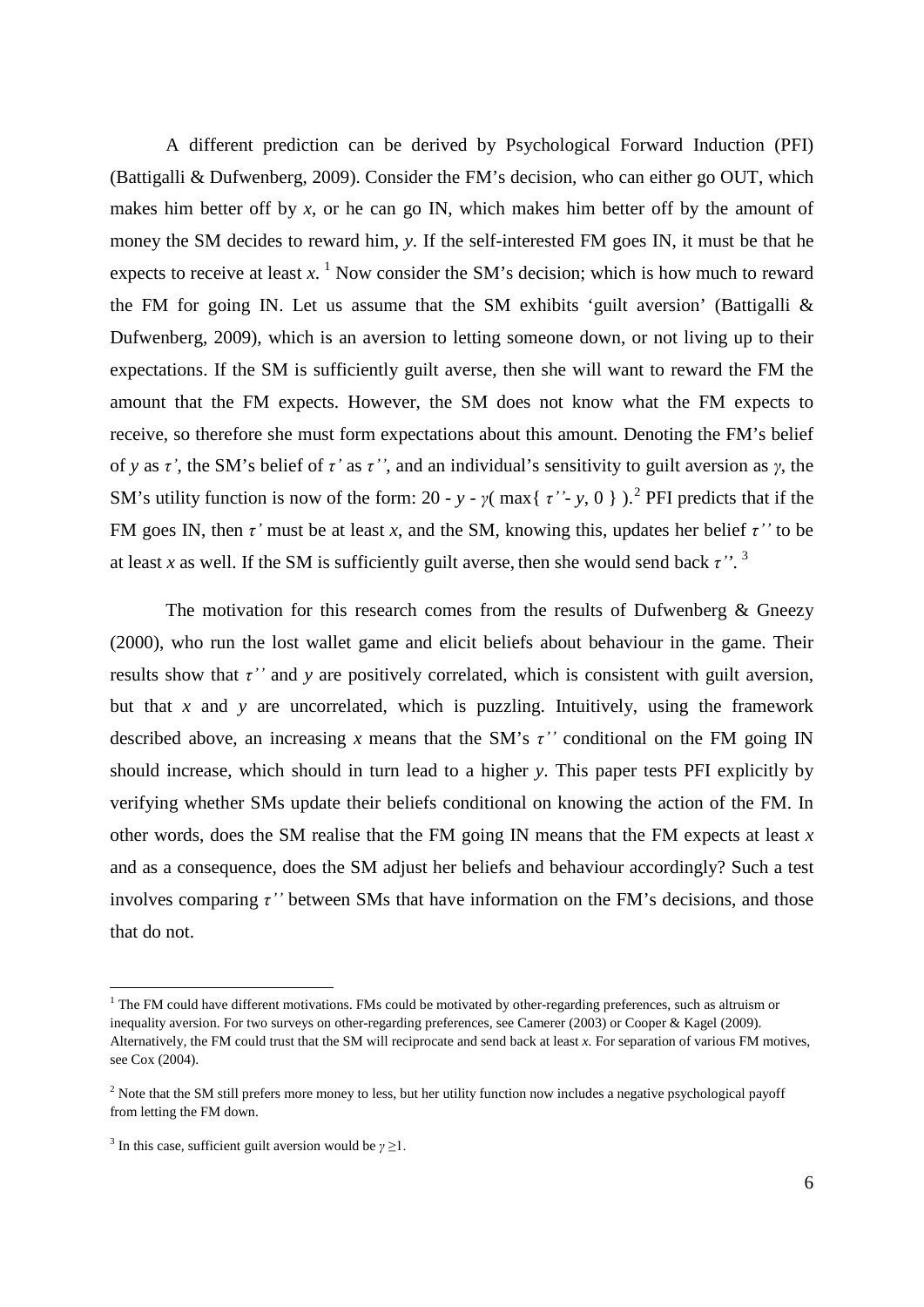The rest of the paper proceeds as follows. In Section 2 I outline the relevant literature involving the lost wallet game and guilt aversion. Section 3 covers how PFI is to be tested and justifies the experimental design. Section 4 provides more specific information on how experiments were conducted. The findings are presented in Section 5, and Section 6 contains discussion and conclusions.

# <span id="page-6-0"></span>**2. Literature Review**

Dufwenberg & Gneezy (2000) were the first to experimentally study the lost wallet game. SMs made their decisions using the strategy method (Selten, 1967). Beliefs were elicited from all subjects after their decisions were made. The SMs were asked to state their belief about the FM's expectation of *y*, but only considering the FMs who went IN. Dufwenberg & Gneezy (2000) found that; (i), subjects did not act in a way consistent with self-regarding preferences, (ii), that as *x* increases, more FMs go OUT, (iii), that generally, subjects went IN when they expected to receive at least *x* back, and (iv), that *τ''* and *y* are positively correlated, supporting guilt aversion. However, the surprising result of their experiment was that *x* and *y* were uncorrelated. As discussed before, this is inconsistent with PFI, and also with theories of reciprocity (Dufwenberg & Kirchsteiger (2004), Falk & Fischbacher, (2006)).

One hypothesised reason as to why *x* and *y* were not correlated was put forward by Cox, Servátka, & Vadovič (2010). They conjectured that the reason that *x* and *y* were found to be uncorrelated was because the outside option *x* was not salient to the SMs. To increase the saliency, they moved to sequential play as opposed to the strategy method to make the SM's decision 'warmer' (Brandts & Charness, 2000). The idea being that it is easier for the SM to consider the FM's monetary consequences of a decision when she observes his decision, before making her own. Also, instead of using decision forms, paper dollar certificates were passed between paired subjects, to ensure that SMs always knew how much the FM had given up in order to go IN, again in an attempt to increase saliency. Beliefs were not elicited as they are not required to look at the correlation between *x* and *y*. Despite the saliency measures, Cox et al. (2010) still found that *x* and *y* were uncorrelated. An alternative explanation of why the outside option *x* is ignored which therefore results in *x* and *y* being uncorrelated has been tested by Servátka & Vadovič (2009), who explore changing the relative payoffs of the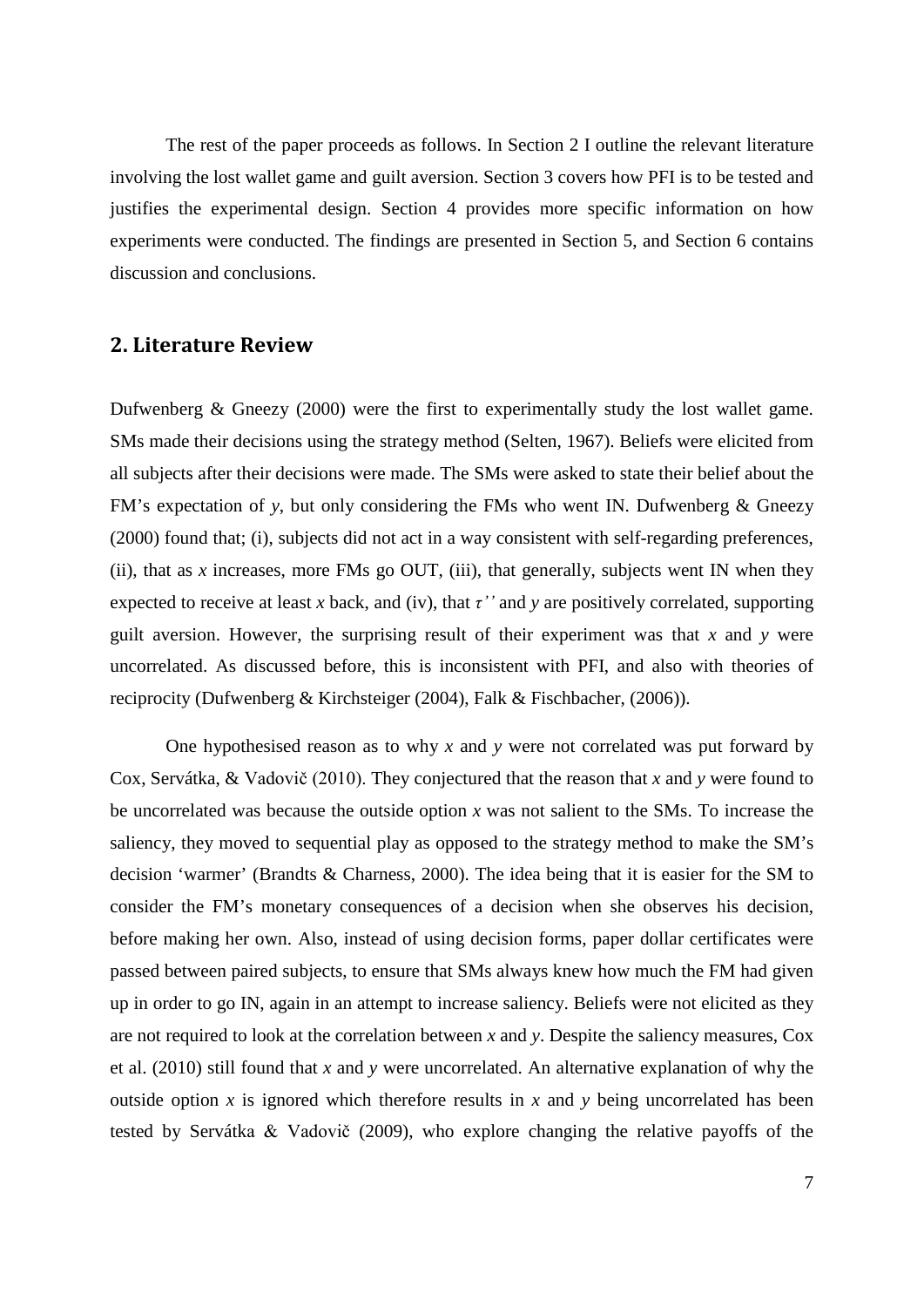outside option in the lost wallet game. In particular, SMs might ignore the forgone outside option when making their decision if they perceive the outside option to be unfair or unequal. The two treatments tested had either an unequal outside option (10,0), or an equal one (5,5) ). However Servátka & Vadovič (2009) found no significant difference in SM's behaviour.

Charness, Haruvy & Sonsino (2003) ran the lost wallet game varying the social distance between the subjects. Three social distance protocols were implemented: a classroom lab experiment, a paired computer lab experiment with the two labs being in different states in the US, and a worldwide internet experiment. In all three treatments the interaction between subjects was anonymous. Relevant to the current paper, they found some evidence for *y* being correlated with  $x$ , but as the strategy method was used in conjunction with a within-subjects design, it is not clear whether this is an actual effect, or an artifact of the experimental design.<sup>[4](#page-7-1)</sup> Finally, evidence for guilt aversion in favour of other belief dependent explanations was found in Charness & Dufwenberg (2006), who ran a hidden action trust game. A principal could choose whether to employ a worker, the worker then decides on either a high or low level of costly effort. If high effort is chosen, a dice roll determines the state, with the bad state having the same payout for the principal as low effort would, hence the choice being hidden to the principal. Beliefs were elicited after decisions were made. The more likely the worker believed that the principal expected high effort, the more likely the worker would put in high effort, which is consistent with guilt aversion.

# <span id="page-7-0"></span>**3. Experimental Design**

.<br>-

This experiment consists of two treatments implemented in a between-subjects design. In both treatments, subjects play the lost wallet game presented in Figure 1. The FM makes a decision on whether to go IN or OUT. Going IN forgoes the outside option *x,* but creates an amount of twenty that is split by the SM between the pair. This results in the monetary payouts of  $(y, y)$ , 20-*y* ). Going OUT yields *x* for the FM, while the SM receives nothing and makes no decisions. In the current experiment subjects play the game sequentially, rather than using the strategy method as in Dufwenberg & Gneezy (2000), to allow for the observability of moves prior to belief elicitation.

<span id="page-7-1"></span><sup>4</sup> Brandts & Charness (2009) survey the literature on the effect of using the strategy method in economics experiments.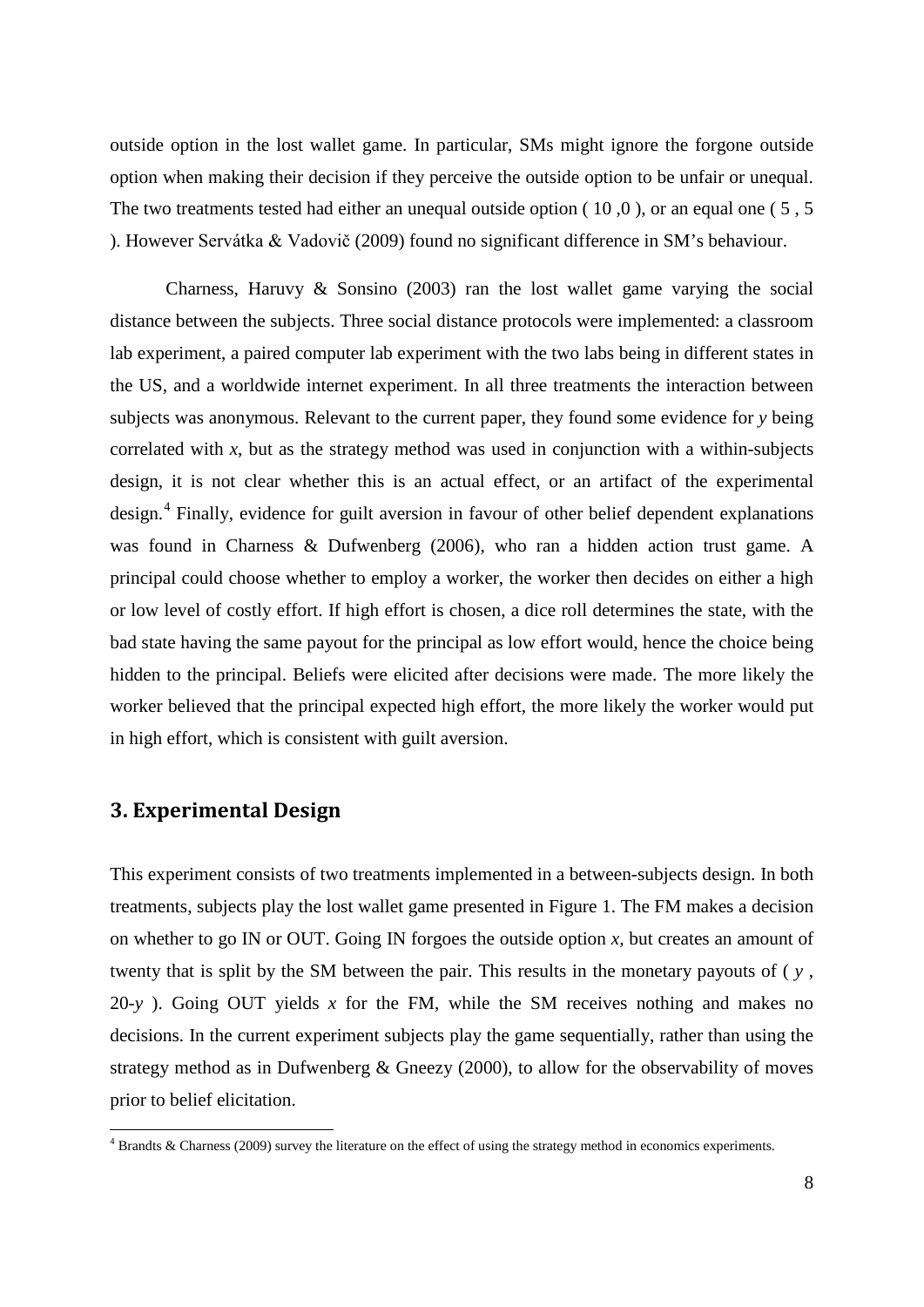The two treatments are termed the information treatment (INFO) and the no information treatment (NO INFO). The treatments differ in when the SM's belief is elicited. In both treatments, the FM is asked to state their belief on the average of *y* before making their decision. In the INFO treatment, the SMs are informed about whether their paired FM has gone IN or OUT, and are asked, considering only FMs that made the same decision, to state their belief of the FMs' belief of the average *y* that was elicited previously. In other words, if a SMs paired FM goes IN, we ask the SM to guess the average FM expectation of *y*, considering only the FMs that went IN, and vice versa for OUT. In the NO INFO treatment, the SMs are not informed of their paired FM's decision, and are asked to state their belief on the average belief of *y* of all FMs, not a subset of FMs as in the INFO treatment. Outside options of  $x=4$  and  $x=7$  were used for comparability with Dufwenberg & Gneezy (2000).<sup>[5](#page-8-0)</sup>

PFI predicts that if the FM goes IN, then  $\tau'$  must be at least  $x$ , and the SM, knowing this, updates her belief  $\tau''$  to be at least x as well. The experiment tests whether the thought process of the SM is consistent with what PFI predicts by comparing the beliefs of SMs elicited from the INFO treatment to beliefs of SMs from the NO INFO treatment. If SMs act consistently with PFI, then SMs who are informed that the FM went IN should believe the FM expects *y*≥*x*. Similarly, SMs who are informed that the FM went OUT should believe the FM expects *y*≤*x.*

As the test of PFI relies crucially on beliefs, the choice of belief elicitation method is of utmost importance. One way of eliciting beliefs is by asking subjects about their expectations in a non-salient way as has been done in many gift-exchange experiments (for example, Brown, Falk & Fehr, 2004). However, non-incentivised elicitation might yield imprecise measures of subjects' beliefs in an experiment. Gächter & Renner (2010) explore the effectiveness of the linear scoring rule in a public good experiment, and find that beliefs are more accurate when the elicitation process is incentivised via a linear scoring rule, as opposed to not being incentivised at all.[6](#page-8-1)

<u>.</u>

<span id="page-8-0"></span><sup>&</sup>lt;sup>5</sup> Dufwenberg and Gneezy (2000) also used outside options of  $x=10$ ,  $x=13$  and  $x=16$ , which are not explored in this paper as FMs are unlikely to go IN for these values, making observations impractical to get without the use of the strategy method. The same two outside options were also used by Cox et al (2010).

<span id="page-8-1"></span><sup>&</sup>lt;sup>6</sup> An example of a linear scoring rule is that for every cent a subject's guess is away from the actual value they were trying to guess, the subject loses a cent.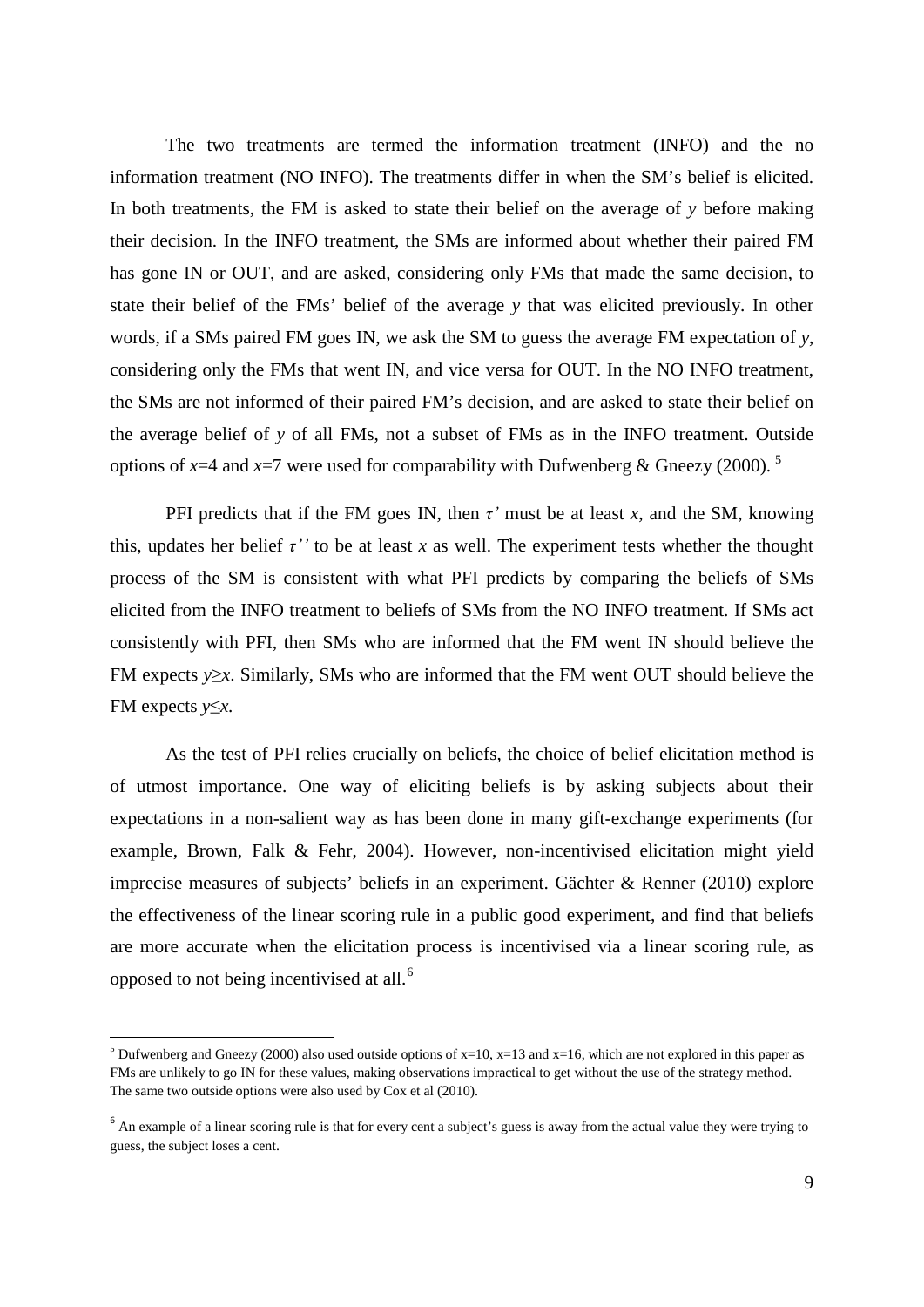Eliciting beliefs prior to decisions has the potential to change the way subjects behave, as they may place higher cognitive attention on their own and others strategies. The current experiment requires belief elicitation prior to decisions being made, as opposed to after as in Dufwenberg & Gneezy (2000). Gächter & Renner (2010) found that incentivising the beliefs using a linear scoring rule prior to decision making did change subject behaviour in their public good experiment. It is possible that the belief elicitation prior to decisions might change behaviour in the lost wallet game as well. In order to minimize the possible impact of beliefs elicitation on decisions, I follow the protocol of Dufwenburg & Gneezy (2000) and employ the linear scoring rule, which is arguably more practical to implement in an experimental environment than quadratic or logarithmic scoring rules due to ease of explanation to subjects. Finally, it is important to note that the inability to replicate Dufwenberg & Gneezy's (2000) results would also prevent me from being able to provide a meaningful scientific insight into the empirical puzzle observed in their paper.

The beliefs are elicited as follows. FMs are asked what they believe the average of what SMs will return (*y*) is. SMs are asked what they believe the average of the FM's response to the previous belief elicitation, that is, to guess the average expectation of *y* of the FMs. The SM's belief decision is a 'second order belief', as it is a belief about a belief. Second order beliefs are difficult to explain to subjects, which gives further justification of the use of the simpler linear scoring rule.

In essence, the second order belief is being elicited at a different time between the treatments; before and after the paired FM's decision is revealed. The type of second order belief being elicited also differs slightly. The difference in when the FM's decision is revealed is what is actually being tested; do SMs actually update their second order beliefs conditional on receiving information on the FM's decision? It is not possible to test this without withholding information in one of the treatments. Recall that the INFO treatment asks SMs to state their belief on the average of FMs' beliefs on average amounts returned (*y*), but only considering FMs that chose the same action as the SM's paired FM, and that the NO INFO treatment asks SMs to state their belief on the same average, but this time considering all FMs' decisions. Why is the experiment done this way? First, consider the distributions of the aforementioned beliefs. If the conjectured theory is correct, then there should be three distributions of second order beliefs, one for OUT, one for IN, which would be higher than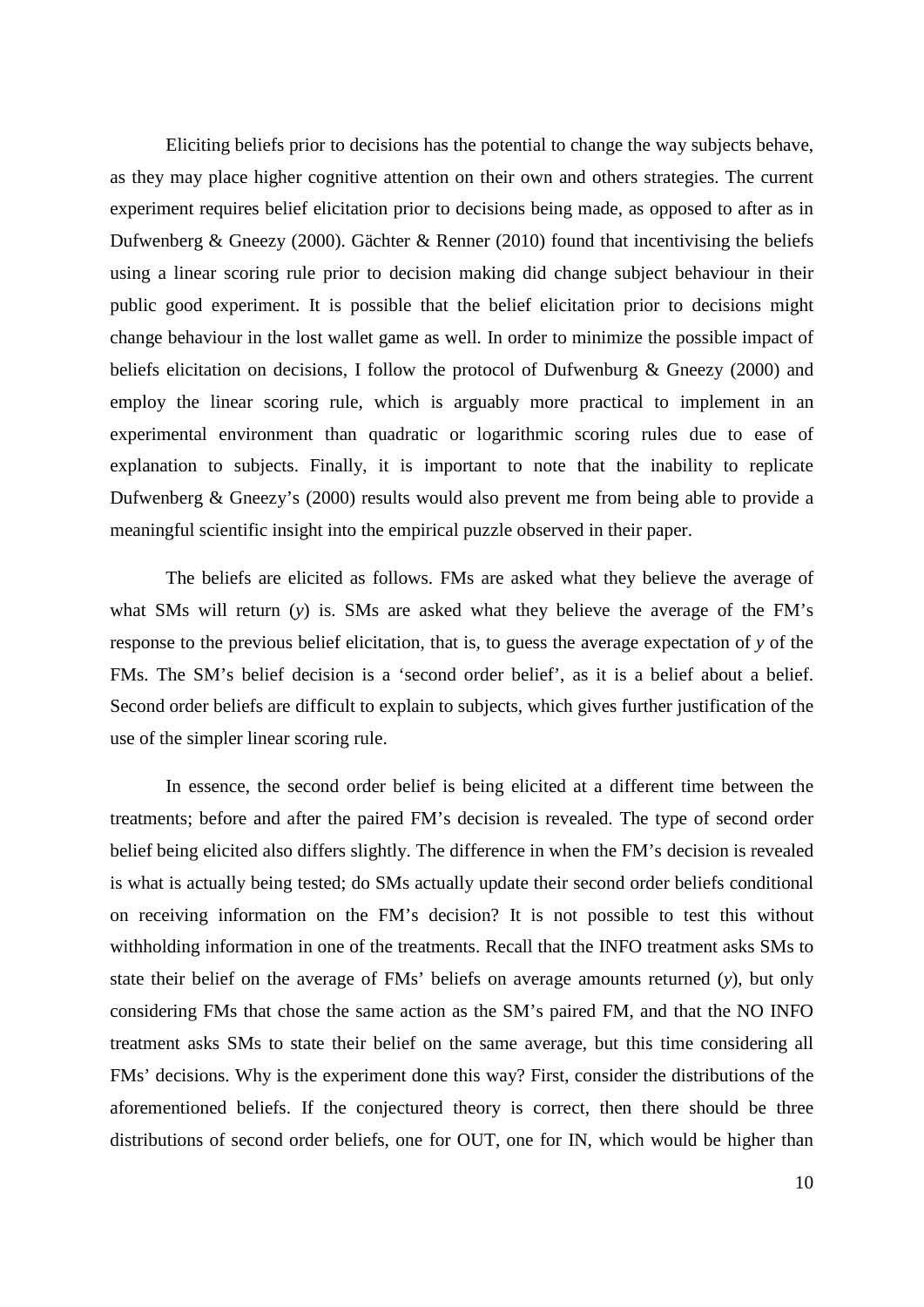OUT, and the last would be some combination of the IN and OUT distributions, depending on how many people the SM guessed went IN and OUT. The last distribution would be somewhere in between the IN and OUT distribution, and will therefore be referred to as the 'middle' distribution. If the middle distribution is just a combination of the IN and OUT distributions, then why should one bother to ask for this distribution? The theory could be supported by comparing the difference in the IN and OUT distributions. The middle distribution would be based on the SM's guesses of the number of FMs that choose IN or OUT, which is not relevant to anything in the theory at all. The key assumption here is that the conjectured theory is correct, for which there is no evidence as the theory is precisely what is being tested. In the NO INFO treatment, SMs do not know the FM's decision, and in the INFO treatment they do, the experiment is designed to test whether SMs use this information as predicted by PFI. The alternatives would be asking the SMs in the NO INFO treatment to state their belief only considering FMs that went either IN or OUT, however this could cause confusion in the SM thinking that their paired person had performed whatever action was selected, despite instructions to the contrary. Or, SMs could be asked to state their belief on both types of averages, however it would not be clear if any differences found would be due to use of the within-subject design or the conjectured effect.

# <span id="page-10-0"></span>**4. Experimental Procedures**

<u>.</u>

The experimental sessions were conducted in the New Zealand Experimental Economics Laboratory at the University of Canterbury. Subjects were University of Canterbury students that were recruited through posters and in classes, who then signed up for individual sessions using the online database system ORSEE (Greiner, 2003). The experiment was programmed and conducted with the software z-Tree (Fischbacher, 200[7](#page-10-1)).<sup>7</sup> There were ten sessions done overall, with four sessions done with the NO INFO treatment and six sessions done with the INFO treatment. More sessions were required for the INFO treatment to ensure a sufficient number of observations. <sup>[8](#page-10-2)</sup> 190 subjects participated overall, with 112 subjects participating in

<span id="page-10-1"></span> $7$  Z-Tree is a ready-made experimental software programming environment. The treatments run in sessions were coded from scratch by myself. The z-Tree code for the INFO treatment is included in Appendix C.

<span id="page-10-2"></span><sup>8</sup> This is because observations of *τ''* for those going IN and OUT in the INFO treatment are considered separately in the analysis, whereas the NO INFO treatment those observations were pooled.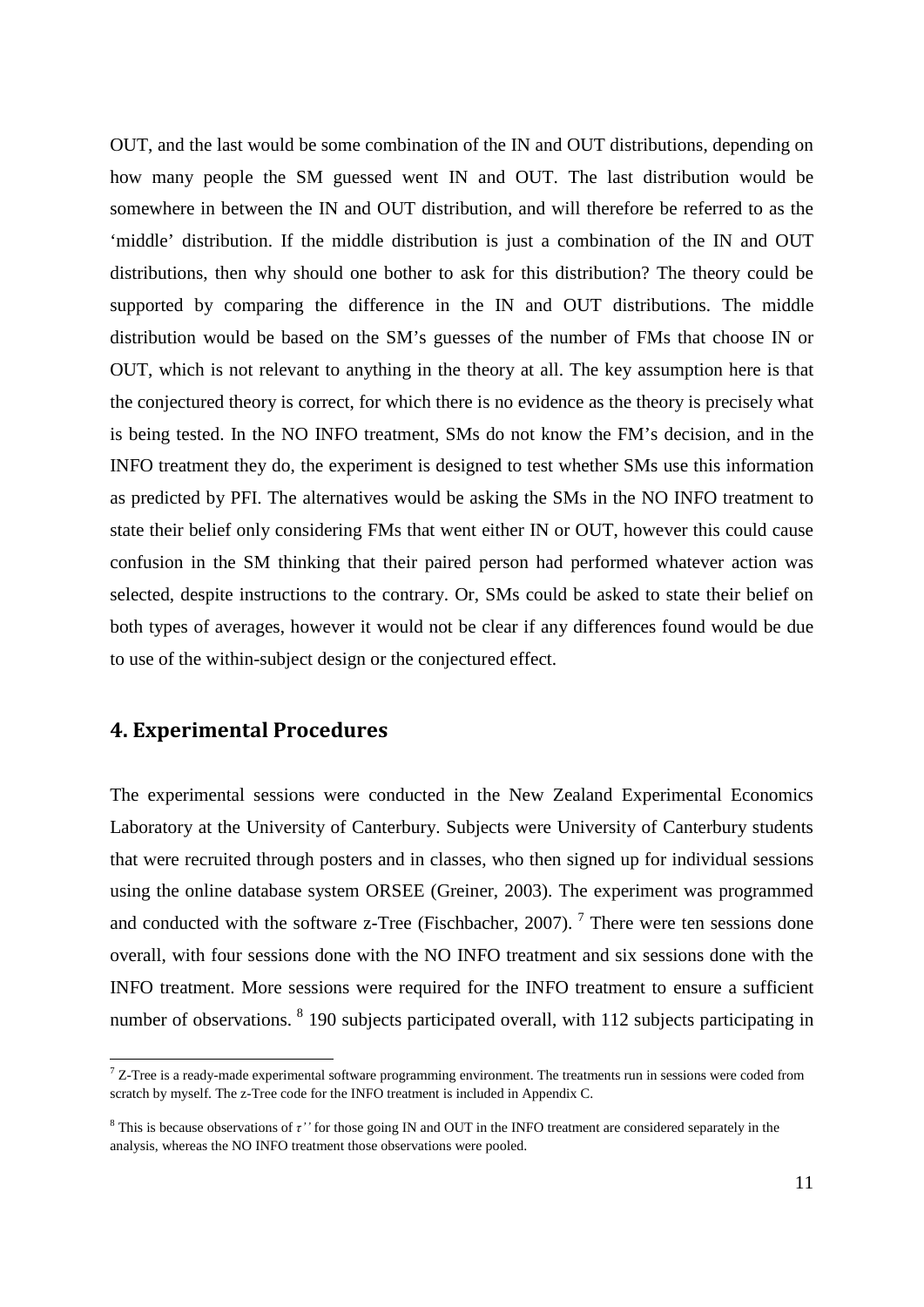the INFO treatment, and 78 subjects participating in the NO INFO treatment. The number of subjects in a session varied from fourteen to twenty-four. The sessions were approximately forty-five minutes long, and on average subjects earned \$15.60 NZD per session.<sup>[9](#page-11-2)</sup>

In a session, subjects were asked to sign in and then sit quietly until the experiment started. They were asked to sign a consent form, which was collected and then neutrally framed instructions (attached in Appendix B) were handed out, as well as projected onto a screen. Subjects had some time to read the instructions themselves, and then the instructions were read aloud. The same set of instructions were handed out and read to both types of subjects before they were aware of their type (FM or SM), to ensure common knowledge which is especially important in this experiment as SMs are requested to state a second order belief. By not knowing their type while reading the instructions, subjects should pay equal attention to the instructions for both types, and understand the complex second order belief better. Any questions arising were answered in private. Subjects entered their decisions electronically, and upon the completion of the experiment, they were asked to fill out a questionnaire. Subjects were then called one by one to receive their payment in private.

# <span id="page-11-0"></span>**5. Results**

.<br>-

First, I test the data on behaviour against Dufwenberg & Gneezy (2000), in order to establish if the change in timing of the belief elicitation affected behaviour. Table 1 reports two tailed p-values from the Mann-Whitney test for differences in distributions of subject's decisions.

| $P$ and choose $\alpha$ and car $\alpha$ and $\alpha$ |                |                |            |  |  |  |  |  |
|-------------------------------------------------------|----------------|----------------|------------|--|--|--|--|--|
| My data vs. D&G (2000)                                | Outside option | Outside option | All data   |  |  |  |  |  |
|                                                       | $x=4$          | $x=7$          |            |  |  |  |  |  |
| Frequency of going IN                                 | $p = 214$      | $p=.513$       | $p=.816$   |  |  |  |  |  |
| SM's choices of y                                     | $p = 449$      | $p=.507$       | $p = .996$ |  |  |  |  |  |

<span id="page-11-1"></span>**TABLE 1 - Mann-Whitney tests on differences in behaviour compared to Dufwenberg & Gneezy (2000)**

<span id="page-11-2"></span> $9^9$  For comparison, the minimum wage at the time was \$12.75 NZD per hour.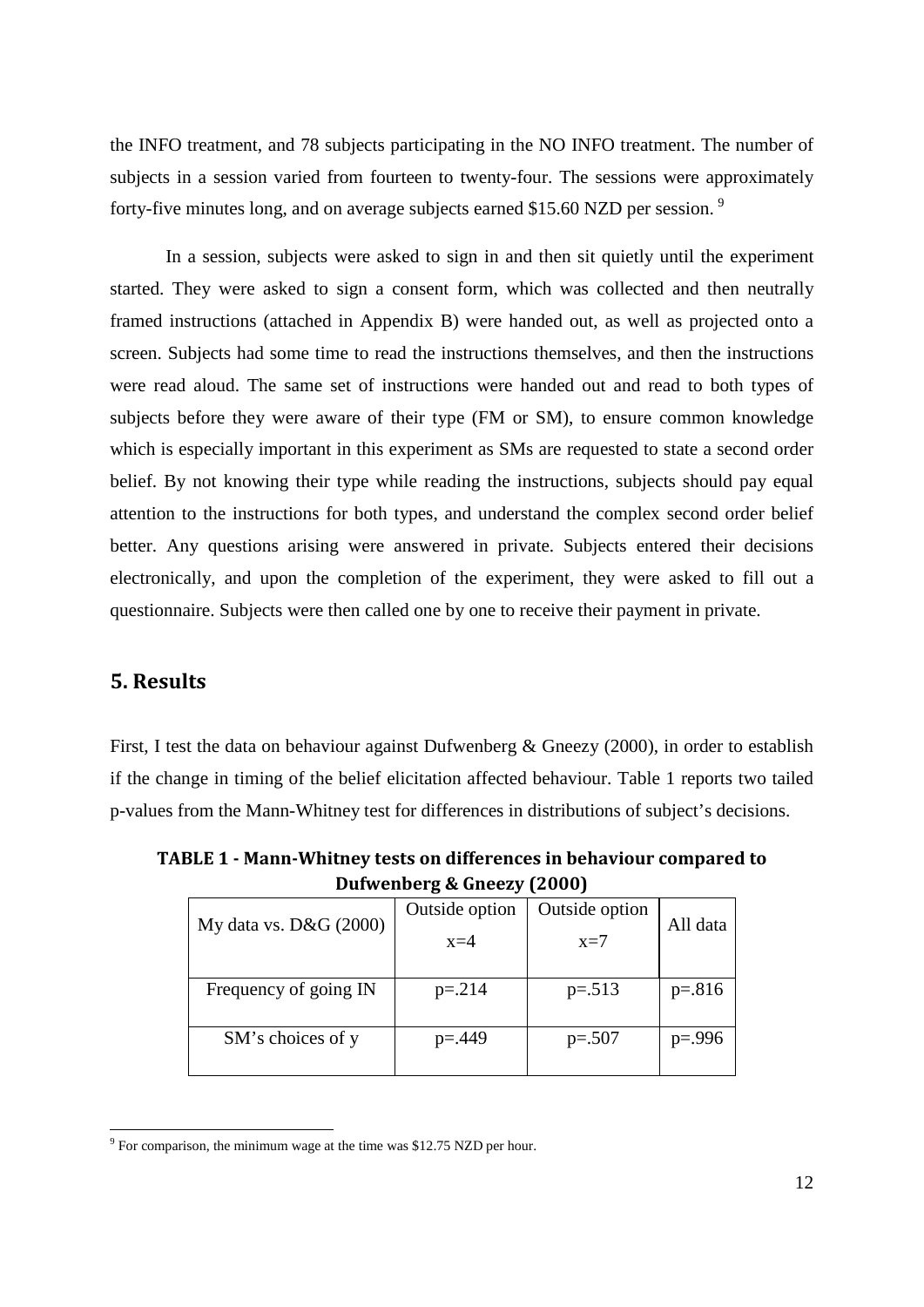As the lowest p-value is .214, I cannot reject that the distributions of decisions in this experiment are the same as the distributions in Dufwenberg & Gneezy (2000). That is, the distributions of behaviour between the two experiments are likely to be the same. Hence, it is not likely that the different procedures have significantly changed subject's behaviour in this experiment.

I now seek to replicate the main results of Dufwenberg & Gneezy (2000). I first consider their findings on the FMs. Panel 1 in Appendix A contains raw data collected on FM's beliefs and decisions. The first hypothesis tested is that subjects act consistently with what the prediction for self-regarding preferences, for FMs the hypothesis is that they all go OUT.

## *H1: All FMs choose OUT.*

.<br>-

H1 is rejected by inspection, with 69/95, or 73% of FMs going IN. This is consistent with Dufwenberg & Gneezy (2000).

The second hypothesis tested is that FMs go IN if they expect to receive at least *x*. This is one of the steps posited in the process of PFI, and is therefore important to check if it is the case.

#### *H2: FM chooses IN only if his expectation of y is at least x.*

There is strong evidence for this hypothesis, with only 3/69 (4%) violations. I also investigate the inverse of this hypothesis, which is that FMs go OUT if they expect to receive less than *x*.

# *H2': FM chooses OUT only if his expectation of y is less than x.*

When  $x=4$ , all observations violate this hypothesis.<sup>[10](#page-12-0)</sup> When  $x=7$ , 6/21 (29%) observations violate this hypothesis. It is not as clear whether this hypothesis is supported, as violations of this hypothesis could be due to hedging.  $^{11}$  $^{11}$  $^{11}$ 

<span id="page-12-1"></span><span id="page-12-0"></span><sup>&</sup>lt;sup>10</sup> The reason that  $x=4$  always violates the hypothesis is possibly due to the linear scoring rule's bias away from boundary beliefs. Consider a simple example; after an exam, a student is asked to guess what their grade was, and if their guess is within five marks of the actual grade, then they will get a reward. The student is somewhat confident they got 100/100 marks but is not entirely sure. If the student guesses 100, the range of marks that he will be rewarded for is 95-100. If the student guesses 95 however, the range is 90-100, so why would the student guess 100 instead of 95? A similar reasoning can be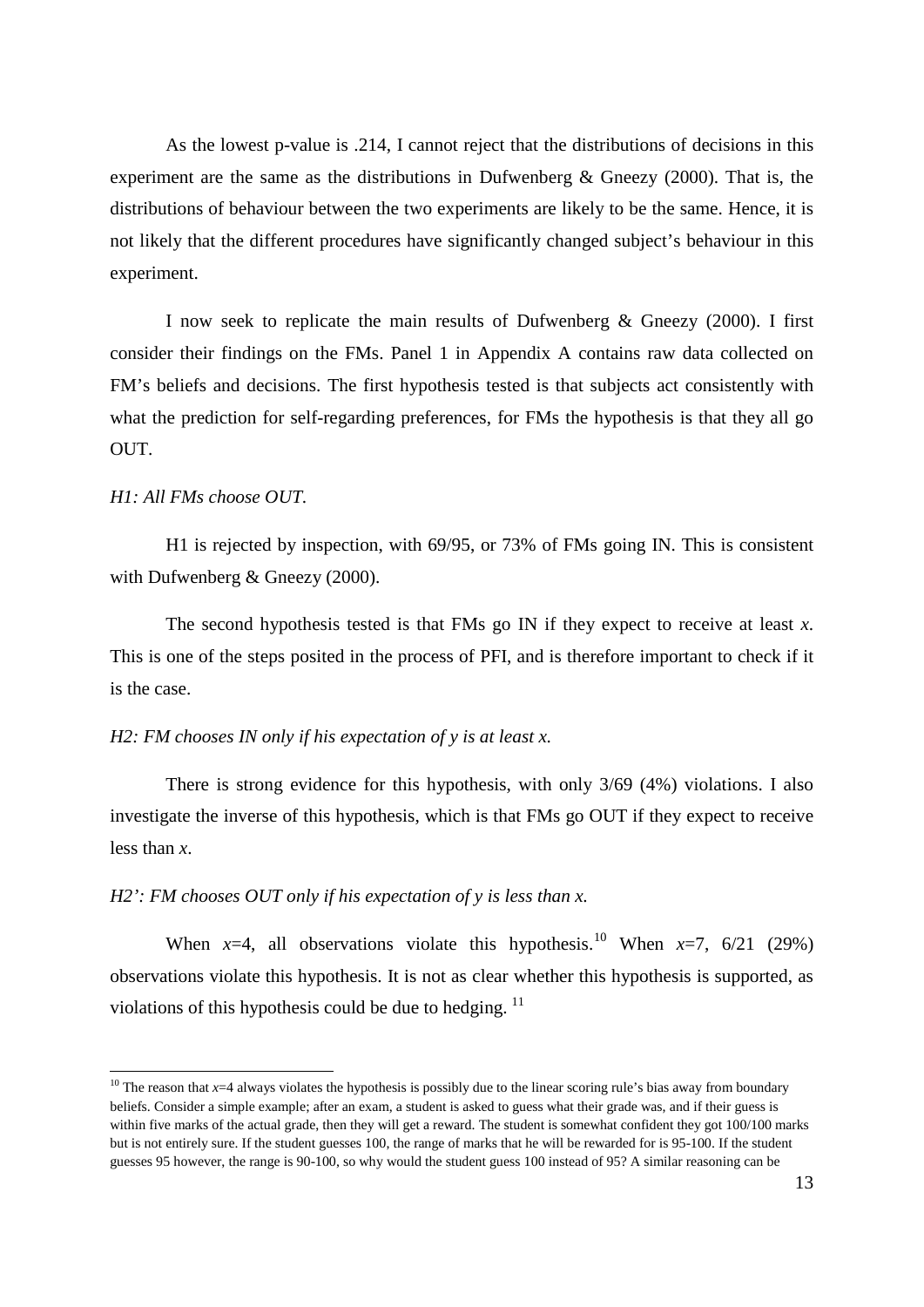Now I focus on the hypotheses related to SMs. Panel 2 in Appendix A contains raw data collected on SM's beliefs and decisions. I test for the hypothesis predicted by selfinterested preferences, which for SMs is that *y*=0.

#### *H3: All SMs choose y=0.*

55/69, or 80% of SMs that got to make a split, chose a *y* that was different than zero, so this hypothesis can clearly be rejected by inspection.

I now explore the hypothesis that SM's second order beliefs are correlated with the amount they send back. This hypothesis is related to guilt aversion, if the SM expects that the FM expects to receive more, then the SM will return more to avoid feeling guilty.

## *H4: y is correlated with τ''.*

The Spearman's rank correlation test reports a 2-tailed p-value of p=.0002 if all observations are included and  $p=0.0007$  if only  $x=7$  observations are included, showing that it is very likely these variables are correlated. This provides strong evidence for H4, which is consistent with the result found in Dufwenberg & Gneezy (2000). The correlation coefficient is .433 if all observations are included and 0.643 if only the observations from the  $x=7$ treatment is included. This is compared to .4 as reported in Dufwenberg & Gneezy (2000), which included observations over many values of *x*.

The lack of correlation between  $x$  and  $y$  is the most interesting result from Dufwenberg & Gneezy (2000). PFI and guilt aversion predicts *x* and *y* are correlated. If the SM updates her belief to be more than *x* if the FM goes IN and then avoids guilt by returning *y* close to her (updated to be higher) belief, then *x* and *y* are correlated.

#### *H5: x and y are correlated.*

.

applied for the linear scoring rule, except that rewards decay linearly so the bias is not as extreme. It is expected of FMs that go OUT to guess *y*=(0-4), but due to the bias, if they actually believe that and they are somewhat risk averse, then they have the incentive to guess approximately  $y=(4-5)$ , which is above *x*. This problem is reduced for the *x*=7 case, as subjects are guessing around a more interior point. It is expected of subjects to go OUT when *x*=7 if their belief is in the *y*=(0-7) range, which with the bias is approximately  $y=(4-7)$ , still below *x*. There is reason to be suspicious of observations from the  $x=4$ treatments, and so further tests will be run with both all observations, and *x*=4 or 7 observations separately.

 $11$  If SMs are more generous than going OUT implies, the FM gets the outside option and a belief accuracy payment, if SMs are not generous, the FM still gets the outside option. If SMs are not generous, the FM still gets the outside option.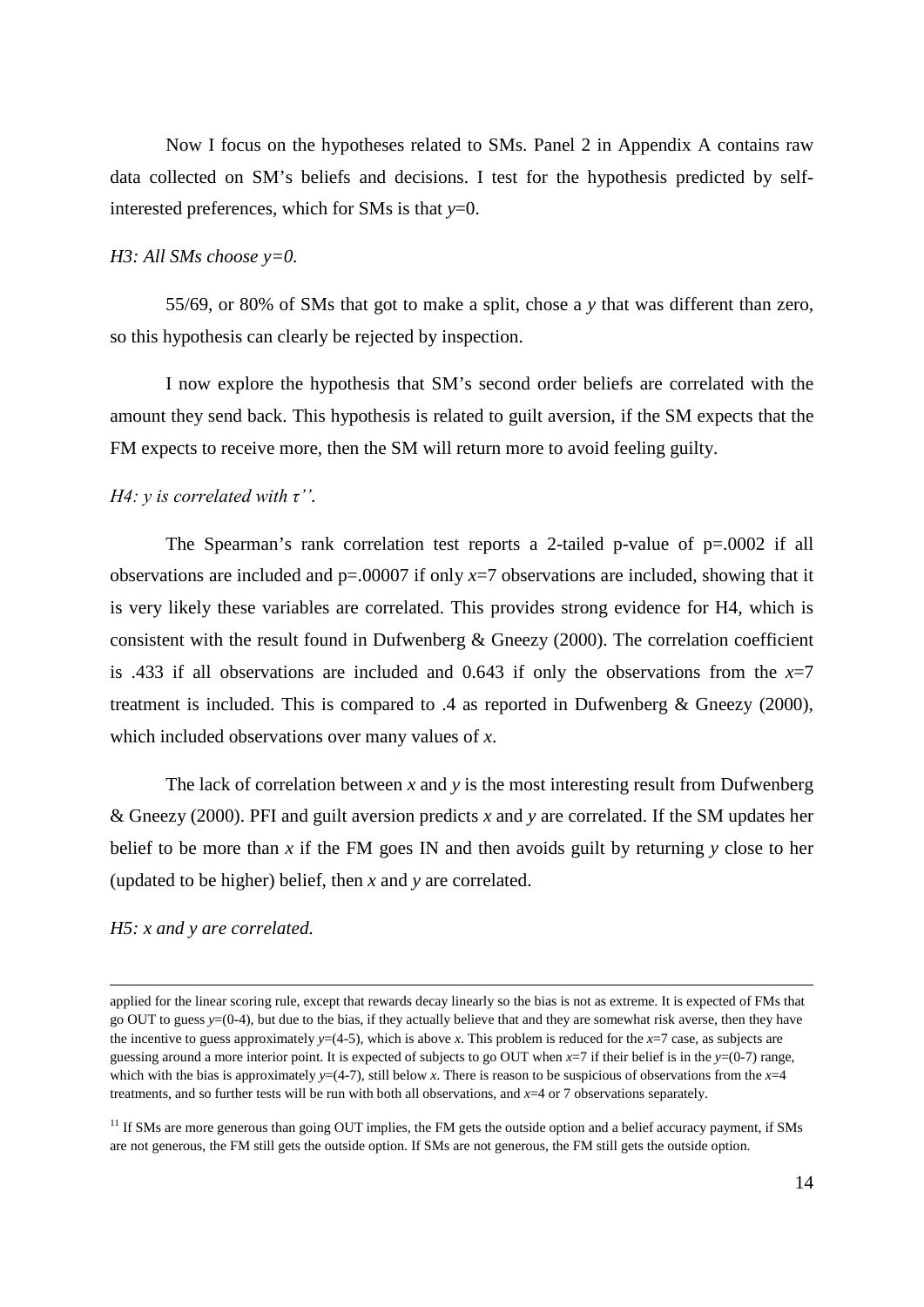The results replicate the puzzling finding of Dufwenberg  $\&$  Gneezy (2000), with a rejection of H5. The Wilcoxon signed-rank test reports a 2-tailed p-value of .157, so it cannot be rejected that the *y* decisions came from the same distribution when the outside option differed. That is, the *y* distributions from different values of *x* are not likely to be different, suggesting that *x* and *y* are not correlated. The Spearman's rank correlation test reports a pvalue of the correlation between *x* and *y* to be  $p=0.515$ , so the null hypothesis of no correlation cannot be rejected, suggesting also that *x* and *y* are not correlated.

As the findings have replicated conclusions in Dufwenberg & Gneezy (2000), and because I was unable to reject that the distributions of subject's behaviour were the same between the two experiments, I posit that the belief elicitation before the decision has not affected subject behaviour significantly in this game.

Now the hypotheses that this experiment was designed for will be explored. Do SMs update their second order beliefs, given that the SM has received information on her paired FM's decision?

*H6: τ'' of SMs that are informed their FM went IN exceeds the τ'' of SMs that are informed their FM went OUT.*

*H7: τ'' of SMs that are informed their FM went IN exceeds the τ'' of SMs that are not informed of their FM's decision.*

*H8: τ'' of SMs that are not informed of their FM's decision exceeds the τ'' of SMs that are informed their FM went OUT.*

Table 2 reports one tailed p-values from the Mann-Whitney test for differences in distributions. As the theory has a clear prediction for the relative ranking of the distributions of *τ''*, one tailed p-values are appropriate.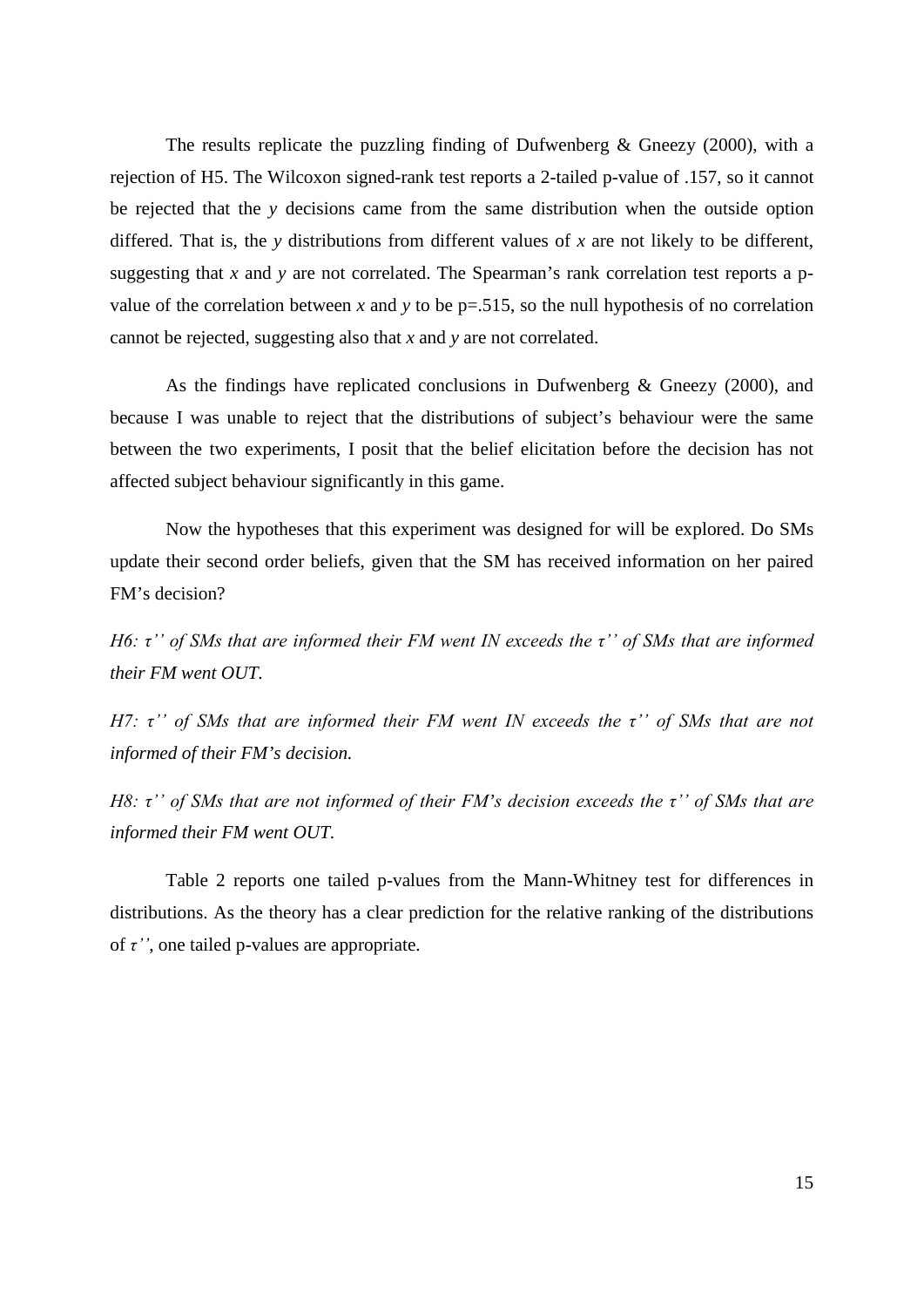| Distributions        | $x=4$         | $x=7$     | ALL.      |
|----------------------|---------------|-----------|-----------|
|                      |               |           |           |
| IN>OUT               | $p=.446^{12}$ | $p=.000$  | $p=0.001$ |
|                      |               |           |           |
| <b>IN&gt;NO INFO</b> | $p = 149$     | $p=.005$  | $p=0.276$ |
|                      |               |           |           |
| NO INFO>OUT          | $p=.432^{11}$ | $p = 108$ | $p=0.015$ |
|                      |               |           |           |

<span id="page-15-0"></span>**TABLE 2 - Mann-Whitney tests on differences in SM's beliefs between treatments**

The distributions are the frequencies of  $\tau$ <sup>*''*</sup> from subjects in the various subsets in which it is posited that there should be differences.

Consistent with H6, the distribution of the second order beliefs of those SMs that were informed that their FM had chosen IN was significantly higher than the distribution of those that were informed that their FM went OUT. SMs are accurately predicting that FMs that go IN are expecting a higher *y* than those that go OUT.

H7 and H8 are not as clear cut. Note that the IN distribution is clearly higher than the NO INFO distribution when considering beliefs from the *x*=7 sessions, but that the NO INFO distribution is not statistically significantly higher than the OUT distribution. However, when  $x=4$  observations are included, these results reverse. With clear evidence for H6, it is now appropriate to consider the NO INFO distribution to be a combination of the IN and OUT distributions, which would depend on the proportion of FM actions guessed by the SM. I propose that the reversal of significance between the distributions is due to SMs guessing that a higher proportion of FMs will go IN when *x*=4, and overwhelmingly so. This would move the middle NO INFO distribution towards the IN distribution and away from the OUT, hence the reversal of significance in the differences. A graphical analysis of the distributions follows.

.<br>-

<span id="page-15-1"></span> $12 x=4$  only had four observations on the OUT distribution, and therefore insignificant results are to be expected.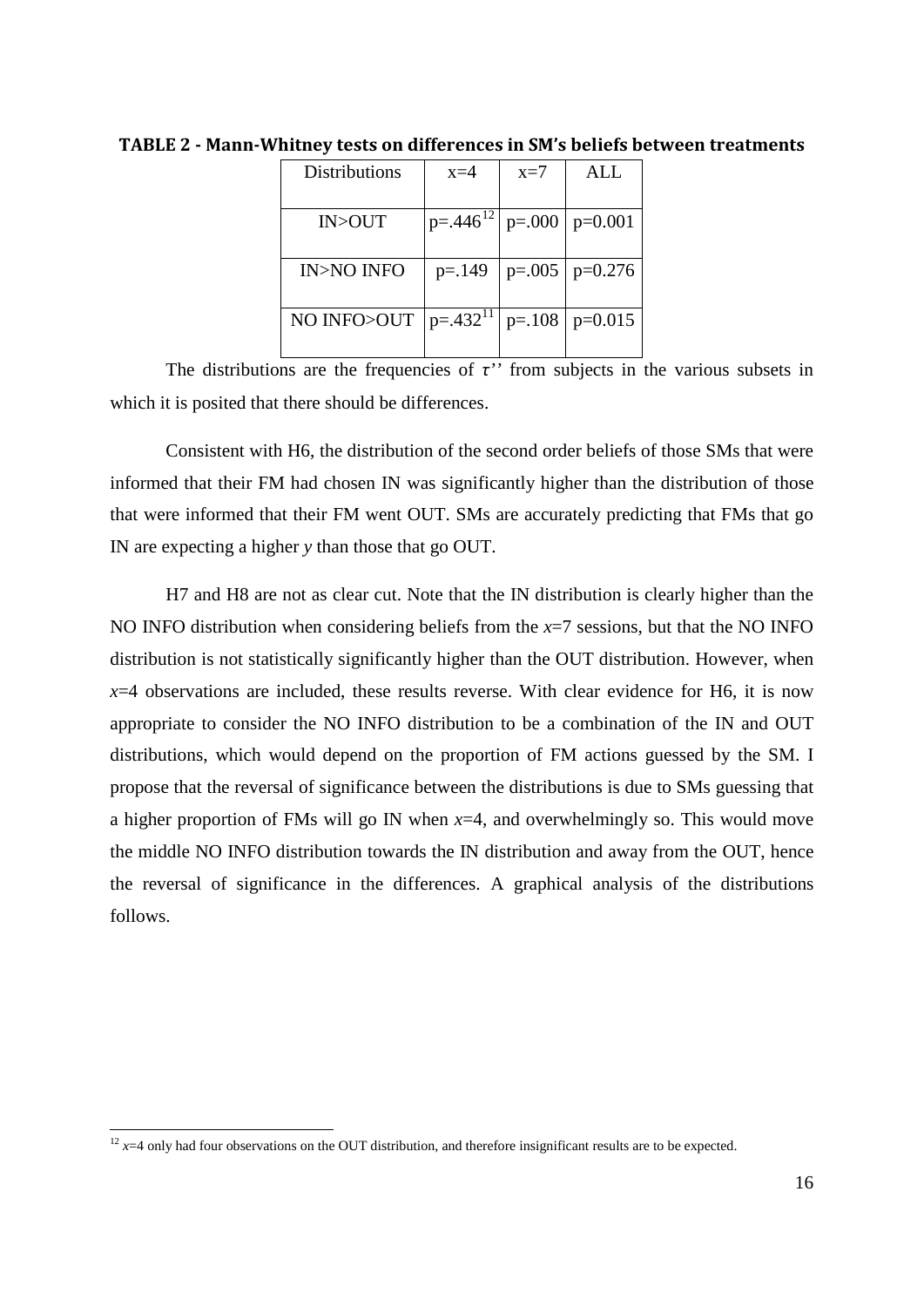<span id="page-16-0"></span>

From inspection, it can be seen that the IN distribution and the NO INFO distribution are somewhat similar. [13](#page-16-2) This suggests that SMs in the NO INFO treatment are estimating a high proportion of IN when *x*=4. With only four observations, not a lot can be inferred about the OUT distribution in this situation.

<span id="page-16-1"></span>

<span id="page-16-2"></span><sup>&</sup>lt;sup>13</sup> Although this is of borderline significance ( $p=149$ ), visually the distributions are similar.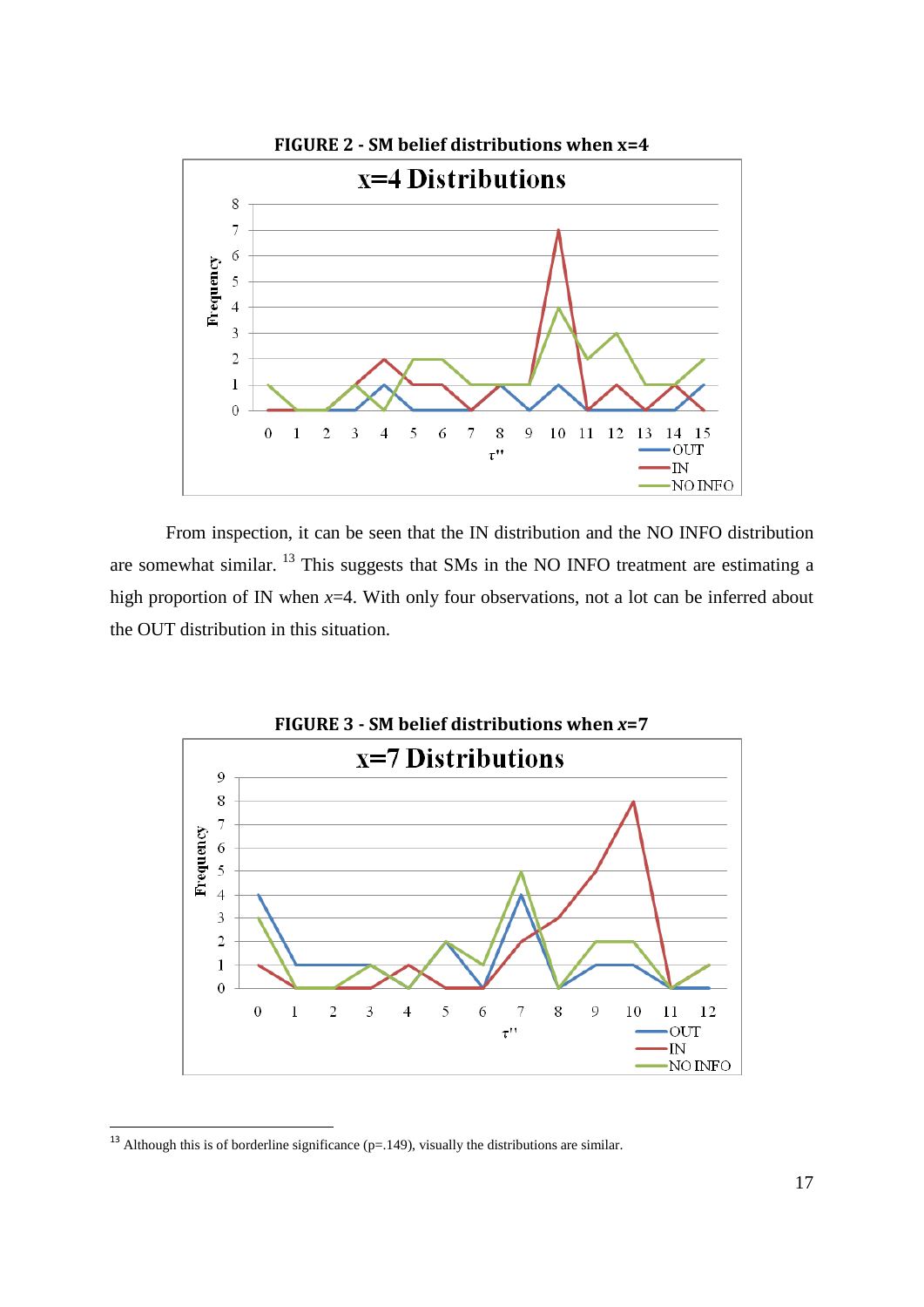Here the OUT distribution seems very similar to the NO INFO distribution, suggesting that subjects in the NO INFO treatment are estimating a high proportion of OUT when  $x=7$ . The IN distribution is clearly different and higher than the other two distributions.

<span id="page-17-0"></span>

In the INFO treatment, the distribution seems to be bimodal on zero and approximately nine. This is predicted by PFI, those SMs with a second order belief of zero are likely to have recieved information that the FM had gone OUT. Similarly, SMs with a second order belief of approximately nine are likely to have recieved information that the FM had gone IN . No such behaviour is observed in the NO INFO treatment.

# <span id="page-17-1"></span>**6. Discussion**

The results from the experiment suggest that SMs do update their beliefs when given information about the FM's decision. This means that SMs realise that if a FM goes IN, then they expect to recieve more than if they went OUT, and update their second order beliefs accordingly. However, it still holds that the outside option and the amount returned are uncorrelated, but this is not due to a failure to update beliefs. The missing link in the PFI chain that has not been tested is the assumption that guilt aversion drives SM's behaviour. It is true that the SM's second order beliefs are correlated with the amount returned, which would initially suggest that guilt aversion is how SMs are behaving, that as their belief of the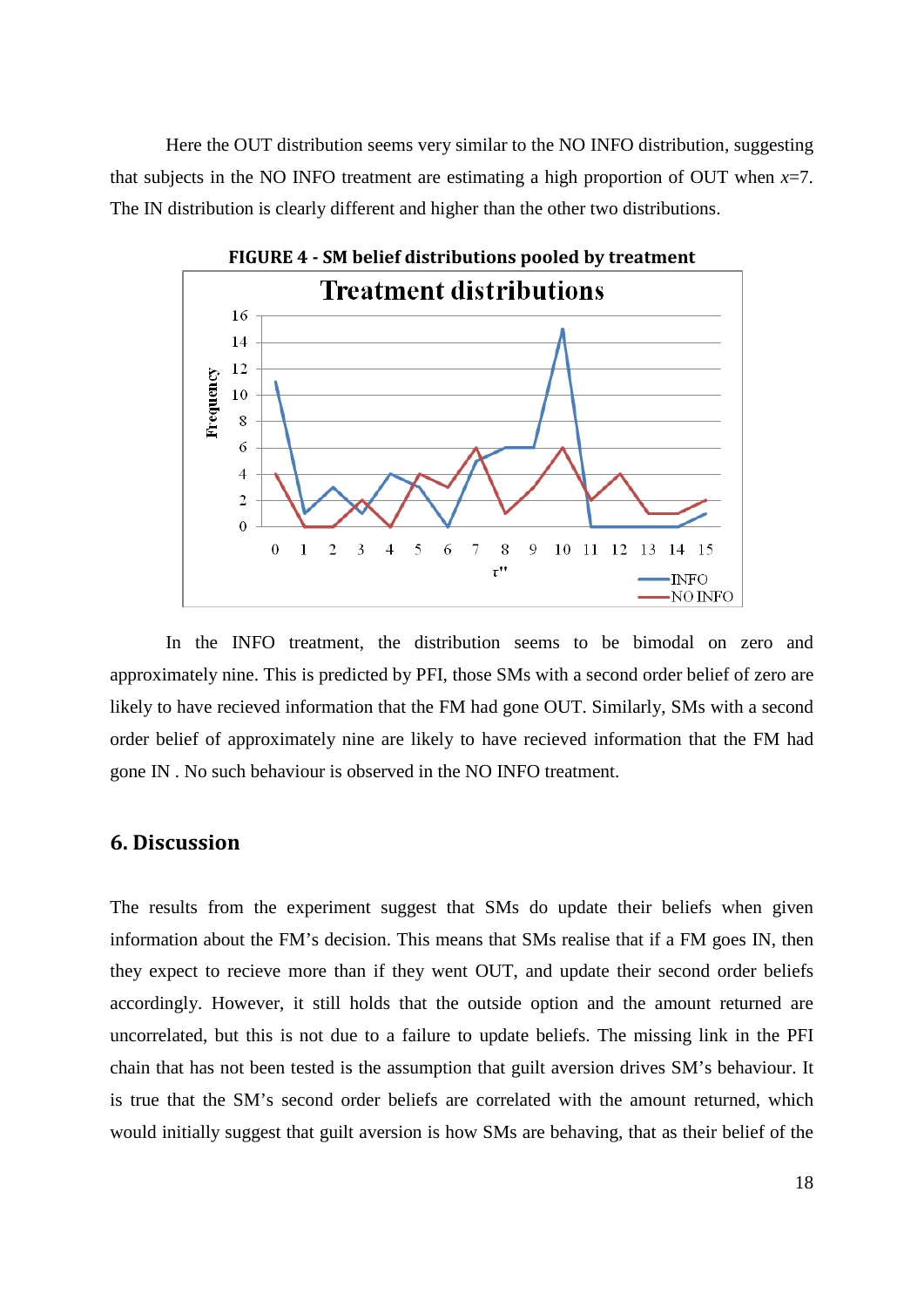FM's expectation of the amount returned is increasing, they return more to avoid guilt. However, this is not the only explanation that could explain this correlation.

Ellingsen, Johannesson, Tjøtta & Torvisk, (2010) propose that what is actually occurring in games that appear to be demonstrating guilt aversion is the consensus effect. SMs might think that their own belief is shared by the rest of the population, whether this is correct or not. If the SMs think that everyone else would split the money the same as they would, then their stated belief and the amount returned would be the same, hence the correlation between beliefs and amounts returned. Ellingsen et al. (2008) run the lost wallet experiment (along with other games that might exhibit guilt aversion), with the main difference in procedure being that instead of asking the SM for her belief of the FM's expectation, she is given the FM's belief. The FM did not know that the SM would receive this belief, removing any strategic biases, and the belief was elicited via an incentivised scoring rule. Under this treatment the correlation between the second order belief and the amount returned disappears, except when the analysis is limited to modal beliefs, suggesting that guilt aversion might not be what is influencing SM's behaviour in the lost wallet game.

The lost wallet game is 'special', in that the surplus created by investment is always constant at 20, regardless of the outside option forgone. This is different than the well known 'BDM' investment game (Berg, Dickhaut, & McCabe, 1995), in which the amount invested is multiplied by some factor. Cox, Friedman & Gjerstad (2007) examine reciprocity in BDM type investment games (among other games), finding a correlation between variables analogous to the outside option forgone and the amount returned. This suggests that SMs may only be focusing on the amount of surplus generated, and rewarding the FM based on this (Cox, Friedman & Sadiraj, 2008). As the surplus is fixed in the lost wallet game, this could explain why correlation between the outside option and the amount returned is not observed. Therefore, based on the results from this experiment, and in light of the previous literature, I conclude that the puzzling result from Dufwenberg & Gneezy (2000) of *x* and *y* not being correlated in the lost wallet game is not due to a failure of SMs to update their beliefs. It is likely an artifact of the game itself, with the surplus being fixed at twenty, or a failure of the assumption of guilt aversion to describe SM behaviour.

As to whether one, the other, or both of the posited effects causes the lack of correlation between the outside option and the amount returned remains an open question that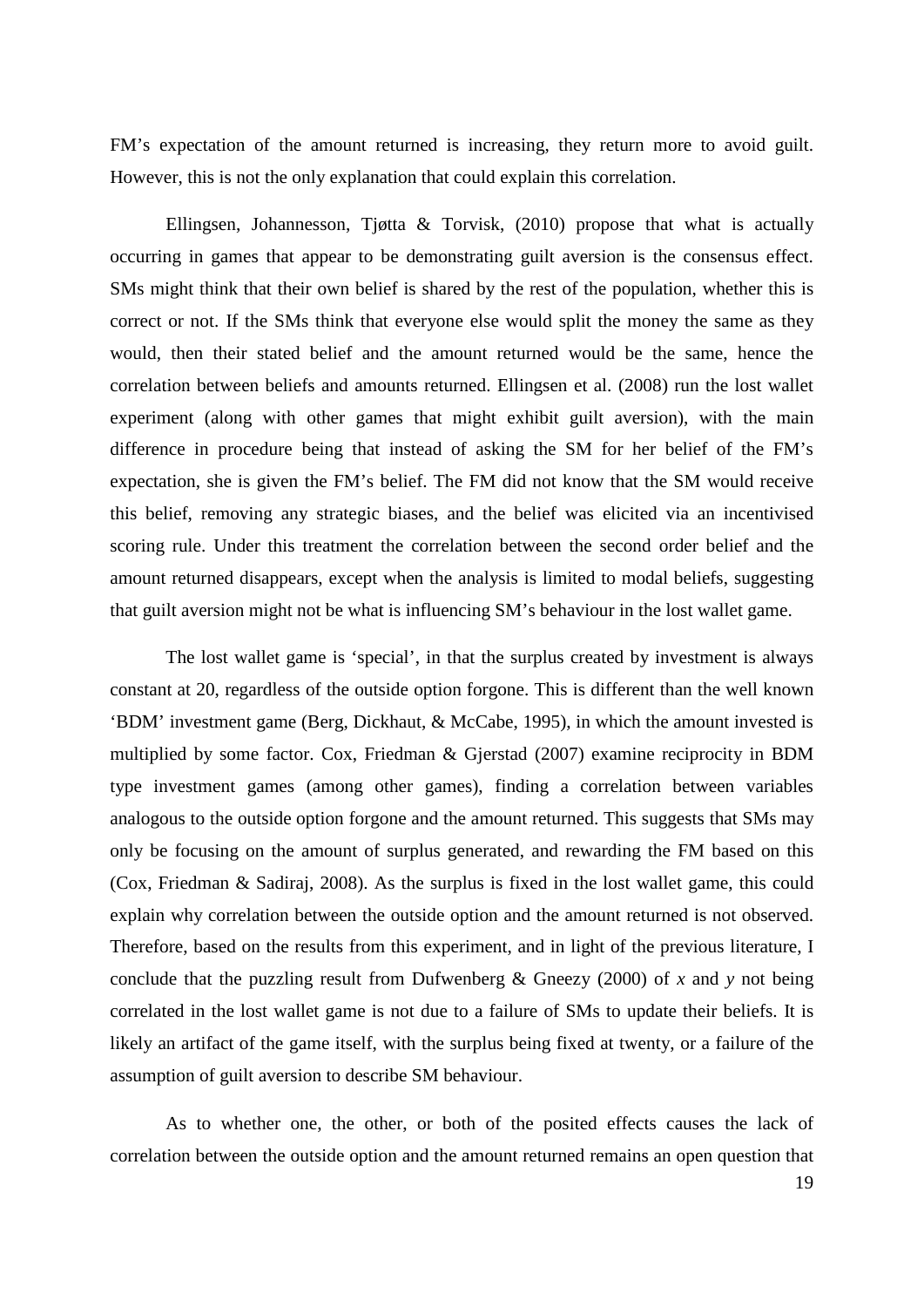I leave to future research. Ideally, the experimental design would separate the two effects, and compare the results to the combination of the effects. As a side note, this paper is not about the situation of losing a wallet and what one should do if they found a wallet, despite the analogies used to introduce the game.<sup>[14](#page-19-0)</sup> The situation is an interesting one, but there are various confounds introduced by considering the decisions about the lost wallet situation, including social expectations, entitlement effects of the SM over the wallet, and so forth. These are potentially important factors that could influence behaviour. Therefore, adding context to the current game might change the results. As before, I leave this to future research.

.<br>-

<span id="page-19-0"></span><sup>&</sup>lt;sup>14</sup> If the reader is interested in a field experiment related to lost wallets, they are invited to read West (2003), who does so.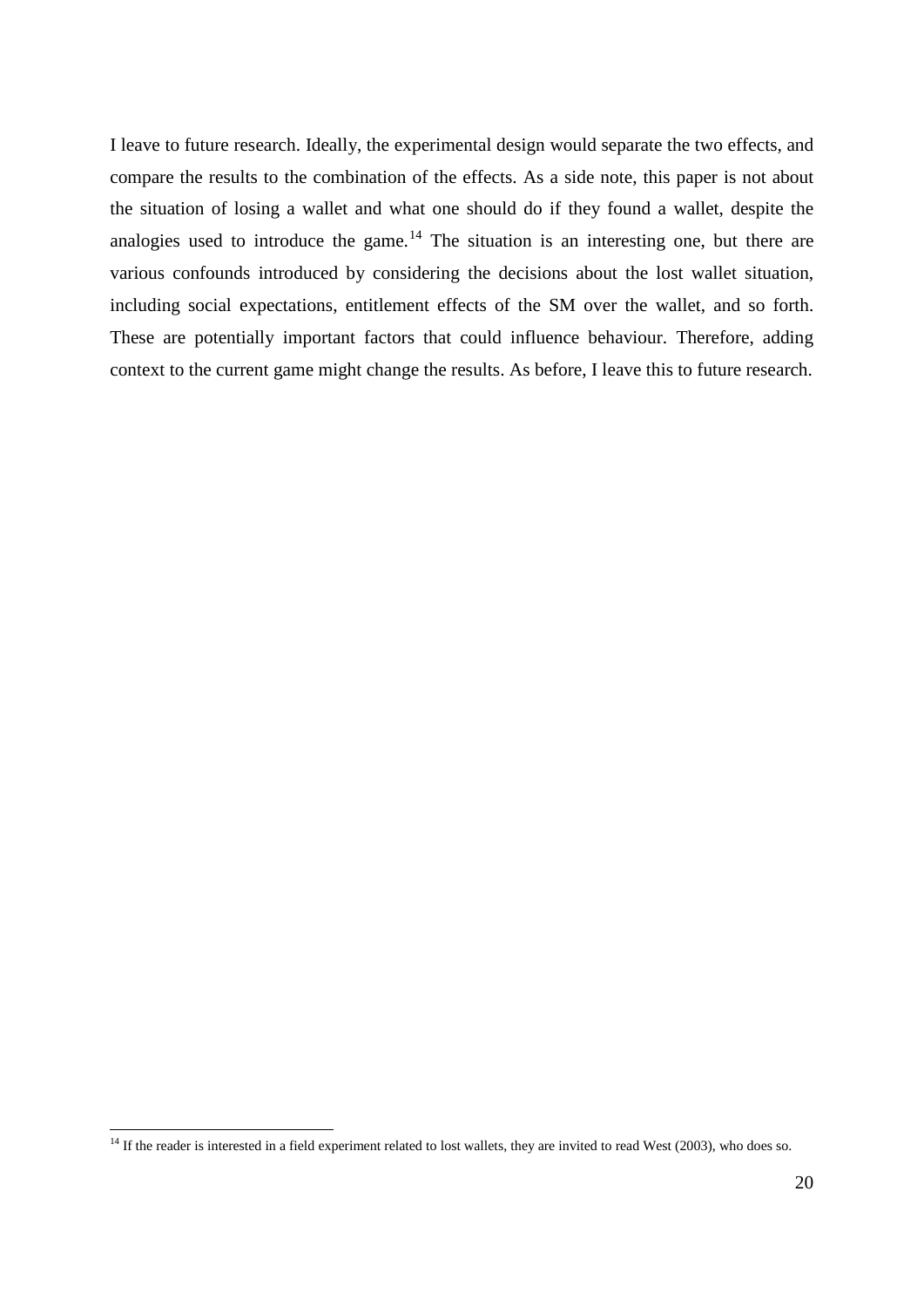# <span id="page-20-0"></span>**7. References**

- Battigalli, P., & Dufwenberg, M. (2009). Dynamic Psychological Games. *Journal of Economic Theory, 144*, 1-35.
- Berg, J., Dickhaut, J., & McCabe, K. (1995). Trust Reciprocity and Social History. *Games and Economic Behaviour, 10*, 122-142.
- Brandts, J., & Charness, G. (2000). Hot vs. Cold: Sequential Responses and Preference Stability in Experimental Games. *Experimental Economics, 2*, 227-238.
- Brandts, J., Charness, G. (2009). The strategy method: a survey of experimental evidence. Mimeo, Institut d'Anàlisi Econòmica, CSIC, Bellaterra, Spain
- Brown, M., Falk, A., & Fehr, E. (2004). Relational Contracts and the Nature of Market Interactions. *Econometrica, 72* (3), 747-780.
- Camerer, C.F. (2003). *Behavioral Game Theory: Experiments on Strategic Interaction*. Princeton: Princeton University Press.
- Charness, G., Dufwenberg, M. (2006). Promises & partnership. Working papers in Economics, Stockholm University, Sweden.
- Charness, G., Friedman, D., & Gjerstad, S. (2007). A tractable model of reciprocity and fairness. *Games and Economic Behaviour, 59,* 17-45.
- Charness, G., Haruvy, E., & Sonsino, D. (2000). Social Distance and Reciprocity: The Internet vs. the Laboratory. Mimeo, Technion, Israel.
- Cox, J. C. (2004). How to identify trust and reciprocity. *Games and Economic Behaviour, 46*, 260-281.
- Cox, J.C. (2007). A tractable model of reciprocity and fairness. *Games and Economic Behaviour, 59*, 17-45.
- Cox, J. C., Friedman, D., & Sadiraj, V. (2008). Revealed Altruism. *Econometrica, 76* (1), 31- 69.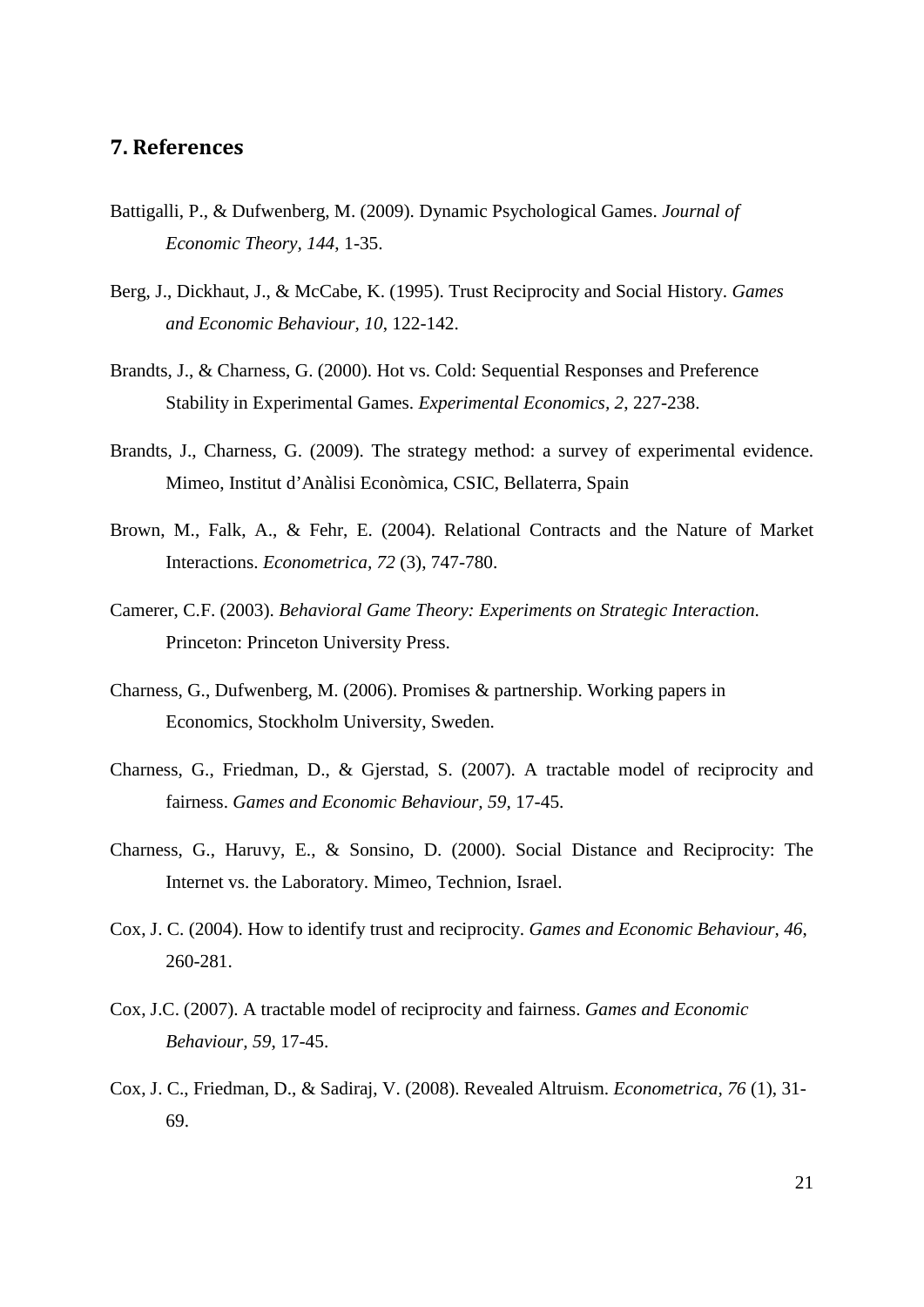- Cox, J. C., Servátka, M., & Vadovič, R. (2010). Saliency of outside options in the lost wallet game. *Experimental Economics, 13*, 66-74.
- Dufwenberg, M., & Gneezy, U. (2000). Measuring Beliefs in an Expermental Lost Wallet Game. *Games and Economic Behaviour, 30*, 163-182.
- Dufwenberg, M., & Kirchsteiger, G. (2004). A theory of sequential reciprocity. *Games and Economic Behaviour, 47*, 268-298.
- Ellingsen, T., Johannesson, M., Tjøtta, S., & Torvisk, G. (2010). Testing guilt aversion. *Games and Economic Behaviour, 68*, 95-107.
- Falk, A., & Fischbacher, U. (2006). A Theory of Reciprocity. *Games and Economic Behaviour, 54*, 293-315.
- Fischbacher, U. (2007). z-Tree: Zurich Toolbox for Ready-made Economic Experiments. *Experimental Economics, 10*, 171-178.
- Greiner, B. (2003). An Online Recruitment System for Economic Experiments. In: K. Kremer, V. Macho, (Eds.), *Forschung und wissenschaftliches Rechnen 2003* (pp. 79- 93). GWDG Bericht 63, Göttingen: Ges. für Wiss. Datenverarbeitung.
- Selten, R., (1967). Die Strategiemethode zur Erforschung des eingeschrankt rationalen Verhaltens im Rahmen eines Oligopolexperimentes. In: H. Sauermann, (Ed.), *Beitrage zur experimentellen Wirtschaftsforschung* (pp. 136-168). J.C.B. Mohr (Paul Siebeck), Tubingen.
- Servátka, M., & Vadovič, R. (2009). Unequal outside options in the lost wallet game. *Economics Bulletin, 29* (4), 2870-2883.
- West, M. D. (2003). Losers: Recovering Lost Property in Japan and the United States. *Law & Society Review, 37* (2), 369-424.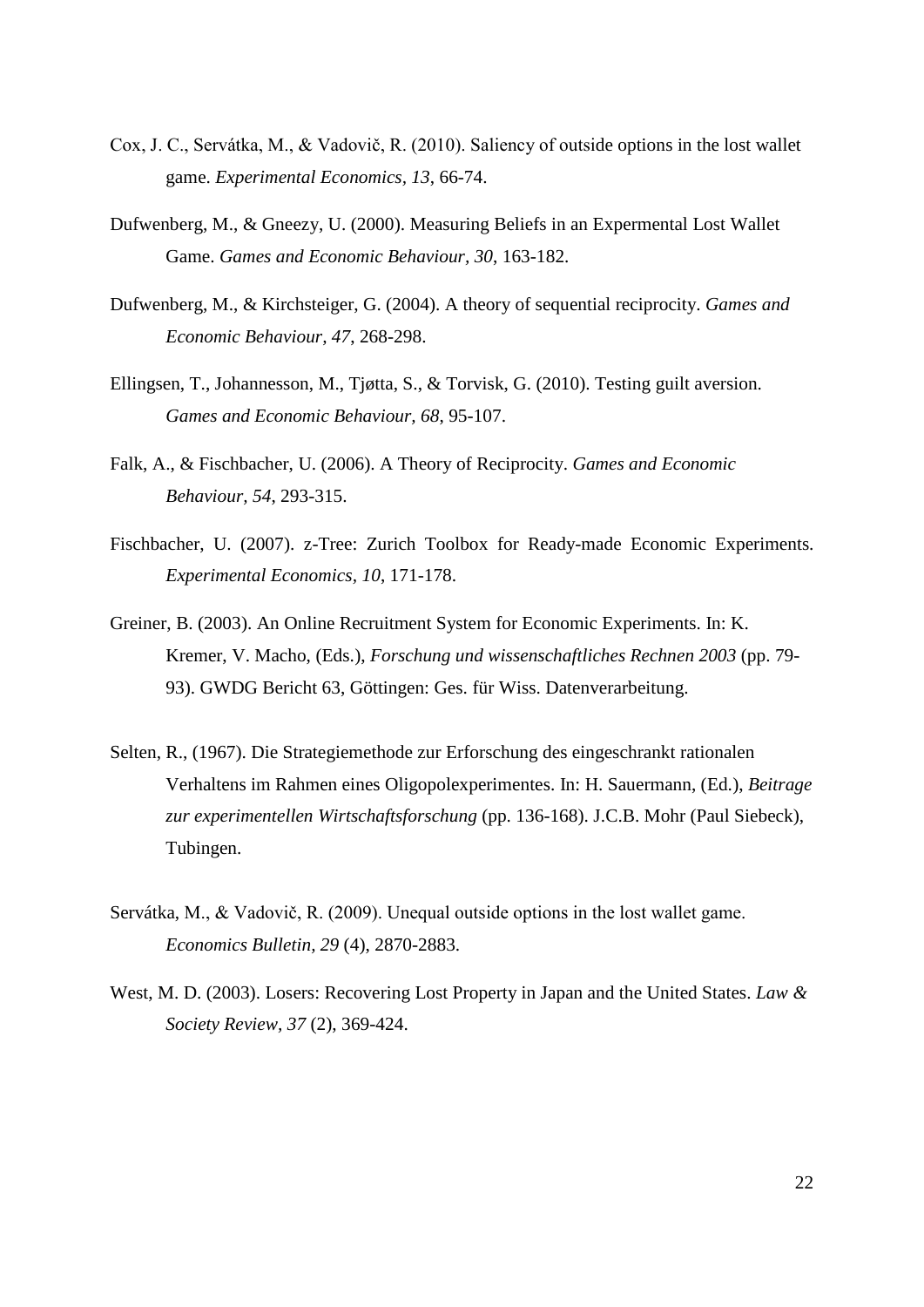|                  |                                | <b>PANEL 1</b>                   |                                  |                                    |                                     |                  |                |       |                |                 |                     | <b>PANEL 2</b> |                |                  |                  |              |                |                                          | 23 |
|------------------|--------------------------------|----------------------------------|----------------------------------|------------------------------------|-------------------------------------|------------------|----------------|-------|----------------|-----------------|---------------------|----------------|----------------|------------------|------------------|--------------|----------------|------------------------------------------|----|
|                  | <b>INFO Treatment</b>          |                                  | NO INFO treatment                |                                    | INFO treatment<br>NO INFO treatment |                  |                |       |                |                 |                     |                |                |                  |                  |              |                |                                          |    |
|                  | $x=4$                          | $x=7$                            | $x=4$                            | $x=7$                              |                                     | $x=4$            |                | $x=7$ |                |                 |                     | $x=7$<br>$x=4$ |                |                  |                  |              |                |                                          |    |
|                  | $\tau'$<br>IN                  | IN<br>lτ'                        | $\tau'$<br>IN                    | Ιť<br>IN                           | IN                                  | <b>V</b>         | $\tau$ "       |       | IN             | V               | $\tau^{\mathrm{u}}$ |                | IN             | <b>V</b>         | τ"               | IN           | v              | $\overline{\mathfrak{r}^{\mathfrak{n}}}$ |    |
|                  | $\mathbf 0$<br>5               | $\mathbf 0$<br>$\overline{0}$    | $\overline{0}$<br>10             | 5<br>$\overline{0}$                | $\overline{0}$                      |                  | $\overline{4}$ |       | $\overline{0}$ |                 | $\mathbf 0$         |                | $\overline{0}$ |                  | $\mathbf{3}$     | $\mathbf 0$  |                | $\boldsymbol{0}$                         |    |
|                  | $\mathbf 0$<br>6               | 2.5<br>$\overline{0}$            | $\mathbf{1}$<br>$\overline{1}$   | 5<br>$\overline{0}$                | $\overline{0}$                      |                  | 7.5            |       | $\overline{0}$ |                 | $\pmb{0}$           |                | $\mathbf{1}$   | $\mathsf 0$      | $\overline{0}$   | $\mathbf 0$  |                | $\mathbf 0$                              |    |
|                  | $\mathbf{0}$<br>8              | $\sqrt{5}$<br>$\overline{0}$     | 4.4<br>$\mathbf{1}$              | 5.5<br>$\overline{0}$              | $\overline{0}$                      |                  | 10             |       | $\overline{0}$ |                 | $\mathbf 0$         |                | $\mathbf{1}$   | $\mathbf 0$      | 12               | $\mathbf 0$  |                | 6.5                                      |    |
|                  | 12<br>$\overline{0}$           | $\overline{7}$<br>$\overline{0}$ | 5<br>$\mathbf{1}$                | $\boldsymbol{6}$<br>$\overline{0}$ | $\overline{0}$                      |                  | 15             |       | $\overline{0}$ |                 | $\pmb{0}$           |                | $\mathbf{1}$   | $\mathbf 0$      | 15               | $\mathbf 0$  |                | $\overline{7}$                           |    |
|                  | $\mathbf{1}$<br>$\overline{5}$ | $\overline{7}$<br>$\overline{0}$ | $\mathbf{1}$<br>$\sqrt{5}$       | $\overline{7}$<br>$\overline{0}$   | $\mathbf 1$                         | $\mathbf 0$      | $\overline{4}$ |       | $\overline{0}$ |                 | $\mathbf 1$         |                | $\mathbf{1}$   | $\mathbf{1}$     | 14               | $\pmb{0}$    |                | 8.5                                      |    |
|                  | $\sqrt{5}$<br>$\mathbf{1}$     | $\overline{7}$<br>$\overline{0}$ | $\mathbf{1}$<br>6                | $\overline{7}$<br>$\overline{0}$   | $\mathbf{1}$                        | $\pmb{0}$        | $\overline{4}$ |       | $\overline{0}$ |                 | 1.8                 |                | $\mathbf{1}$   | $\mathbf 2$      | $5\overline{)}$  | $\mathbf 0$  |                | 12                                       |    |
|                  | $\sqrt{5}$<br>$\mathbf{1}$     | $\overline{7}$<br>$\overline{0}$ | $\overline{7}$<br>$\mathbf{1}$   | $\overline{7}$<br>$\mathbf{1}$     | $\mathbf{1}$                        | $\pmb{0}$        | 10             |       | $\overline{0}$ |                 | $\mathsf 3$         |                | $\mathbf{1}$   | 5                | $5\overline{)}$  | $\mathbf{1}$ | $\overline{0}$ | $\mathsf 3$                              |    |
|                  | $\overline{5}$<br>1            | $\overline{7}$<br>$\overline{0}$ | $\overline{7}$<br>$\mathbf{1}$   | 8.5<br>$\mathbf{1}$                | $\mathbf{1}$                        | $\mathbf 0$      | 14             |       | $\overline{0}$ |                 | $\sqrt{5}$          |                | 1              | 6                | $6 \overline{6}$ | $\mathbf{1}$ | $\overline{0}$ | 5                                        |    |
|                  | 6.5<br>$\mathbf{1}$            | $\overline{7}$<br>$\Omega$       | $\overline{7}$<br>$\mathbf{1}$   | 9<br>$\mathbf{1}$                  | $\mathbf 1$                         | $\mathbf 2$      | 5              |       | $\overline{0}$ |                 | $\sf 5$             |                | $\mathbf{1}$   | $\boldsymbol{6}$ | 6                | $\mathbf{1}$ | $\Omega$       | $\boldsymbol{6}$                         |    |
|                  | 7.5<br>$\mathbf{1}$            | 7.5<br>$\overline{0}$            | $\bf 8$<br>$\mathbf{1}$          | 10<br>$\mathbf{1}$                 | $\mathbf{1}$                        | $\overline{4}$   | $\overline{3}$ |       | $\overline{0}$ |                 | $\overline{7}$      |                | $\mathbf{1}$   | 6.5              | $\overline{7}$   | $\mathbf{1}$ | $\overline{0}$ | $\overline{7}$                           |    |
|                  | $\,$ 8 $\,$<br>$\mathbf{1}$    | $\overline{0}$<br>8              | $\mathbf{1}$<br>$\,$ 8 $\,$      | 10<br>$\mathbf{1}$                 | $\mathbf{1}$                        | $\overline{4}$   | 8              |       | $\overline{0}$ |                 | $\overline{7}$      |                | $\mathbf{1}$   | $\overline{7}$   | 15               | $\mathbf{1}$ | $1\vert$       | $\overline{0}$                           |    |
|                  | $\mathbf{1}$<br>8              | 9<br>$\overline{0}$              | $\mathbf{1}$<br>$\,8\,$          | 10<br>$\mathbf{1}$                 | $\mathbf{1}$                        | 8                | 9              |       | $\overline{0}$ |                 | $\overline{7}$      |                | $\mathbf{1}$   | 8                | 12               | $\mathbf{1}$ | 5 <sub>l</sub> | 5                                        |    |
|                  | $\mathbf{1}$<br>9              | $\Omega$<br>10                   | $\bf 8$<br>$\mathbf{1}$          | 10<br>1                            | $\mathbf 1$                         | 8                | 10             |       | $\overline{0}$ |                 | $\overline{7}$      |                | $\mathbf{1}$   | 10               | 7.5              | $\mathbf{1}$ | 5 <sub>l</sub> | $\overline{7}$                           |    |
|                  | $9$<br>$\mathbf{1}$            | $\overline{0}$<br>13             | $\mathbf{1}$<br>$\,8\,$          | 10<br>$\mathbf 1$                  | $\mathbf{1}$                        | 8                | 12             |       | $\overline{0}$ |                 | $\boldsymbol{9}$    |                | $\mathbf{1}$   | 10               | 9                | $\mathbf{1}$ | $6 \mid$       | $\overline{7}$                           |    |
|                  | 10<br>$\mathbf{1}$             | 18<br>$\overline{0}$             | $\mathbf{1}$<br>$\,8\,$          | 10<br>$\mathbf{1}$                 | $1\overline{ }$                     | $\boldsymbol{9}$ | 9.5            |       | $\overline{0}$ |                 | 10                  |                | $\mathbf{1}$   | 10               | 10               | $\mathbf{1}$ | 8 <sup>1</sup> | 9                                        |    |
|                  | 10<br>$\mathbf{1}$             | $\pmb{0}$<br>$\mathbf{1}$        | $\,8\,$<br>$\mathbf{1}$          | 10<br>$\mathbf{1}$                 | $1\vert$                            | 10               | 6              |       | $\vert$ 1      | $\overline{0}$  | $\overline{7}$      |                | $\mathbf{1}$   | 10               | 10               | $\mathbf{1}$ | 8 <sup>1</sup> | 10                                       |    |
|                  | $\mathbf{1}$<br>10             | 5<br>$\mathbf{1}$                | $\boldsymbol{9}$<br>$\mathbf{1}$ | 10<br>$\mathbf{1}$                 | $\mathbf{1}$                        | 10               | 10             |       | $\mathbf{1}$   | $\overline{0}$  | 7.5                 |                | $\mathbf{1}$   | 10               | 10               | $\mathbf{1}$ | 10             | 10                                       |    |
|                  | $\mathbf{1}$<br>10             | $\overline{7}$<br>1              | $\mathbf{1}$<br>9                |                                    | $1\overline{ }$                     | 10               | 10             |       | 1              | $\overline{0}$  | 10                  |                | 1              | 10               | 10               |              |                |                                          |    |
|                  | 10<br>$\mathbf{1}$             | $\overline{7}$<br>1              | $\mathbf{1}$<br>10               |                                    | $\mathbf{1}$                        | 10               | 10             |       | $\vert$ 1      | $\overline{2}$  | $\vert$ 0           |                | $\mathbf{1}$   | 10               | 11               |              |                |                                          |    |
|                  | 10<br>$\mathbf{1}$             | $\overline{7}$<br>$\mathbf{1}$   | 10<br>$\mathbf{1}$               |                                    | $\mathbf{1}$                        | 10               | 10             |       | $\mathbf{1}$   | $\overline{4}$  | 8                   |                | -1             | 10               | 13               |              |                |                                          |    |
|                  |                                | 7.5<br>$\mathbf{1}$              | 10<br>$\mathbf{1}$               |                                    |                                     |                  |                |       | $\vert$ 1      | 5 <sub>l</sub>  | $\vert 9 \vert$     |                | 1              | 12               | 11               |              |                |                                          |    |
|                  |                                | 8<br>1                           | 10<br>$\mathbf{1}$               |                                    |                                     |                  |                |       | $\mathbf{1}$   | 7               | $\overline{7}$      |                | $\overline{1}$ | 12               | 12               |              |                |                                          |    |
| Data collected   |                                | 8<br>$\mathbf{1}$                |                                  |                                    |                                     |                  |                |       | $\mathbf{1}$   | 8 <sup>1</sup>  | $9\,$               |                |                |                  |                  |              |                |                                          |    |
|                  |                                | 8<br>$\overline{1}$              |                                  |                                    |                                     |                  |                |       | $\overline{1}$ | 8 <sup>1</sup>  | 10                  |                |                |                  |                  |              |                |                                          |    |
|                  |                                | 8.5<br>1                         |                                  |                                    |                                     |                  |                |       | $\vert$ 1      | 9               | $\,8\,$             |                |                |                  |                  |              |                |                                          |    |
|                  |                                | $\boldsymbol{9}$<br>1            |                                  |                                    |                                     |                  |                |       | $\mathbf{1}$   | 9               | $\boldsymbol{9}$    |                |                |                  |                  |              |                |                                          |    |
|                  |                                | $\boldsymbol{9}$<br>$\mathbf{1}$ |                                  |                                    |                                     |                  |                |       | $\vert$ 1      | $\overline{9}$  | $\boldsymbol{9}$    |                |                |                  |                  |              |                |                                          |    |
|                  |                                | $\overline{9}$<br>$\mathbf{1}$   |                                  |                                    |                                     |                  |                |       | $1\vert$       | 9               | 10                  |                |                |                  |                  |              |                |                                          |    |
|                  |                                | 10<br>$\mathbf{1}$               |                                  |                                    |                                     |                  |                |       | $\vert$ 1      | 10              | $\overline{4}$      |                |                |                  |                  |              |                |                                          |    |
| $\mathbf{I}$     |                                | 10<br>1                          |                                  |                                    |                                     |                  |                |       | $\mathbf{1}$   | 10              | 9                   |                |                |                  |                  |              |                |                                          |    |
|                  |                                | 10<br>$\mathbf{1}$               |                                  |                                    |                                     |                  |                |       | $1\vert$       | 10 <sup>1</sup> | 10                  |                |                |                  |                  |              |                |                                          |    |
|                  |                                | 10<br>1                          |                                  |                                    |                                     |                  |                |       | $\mathbf{1}$   | 10              | 10                  |                |                |                  |                  |              |                |                                          |    |
| <b>APPENDIXA</b> |                                | 10<br>1                          |                                  |                                    |                                     |                  |                |       | $\mathbf{1}$   | 10              | 10                  |                |                |                  |                  |              |                |                                          |    |
|                  |                                | 10<br>1                          |                                  |                                    |                                     |                  |                |       | $\mathbf{1}$   | 10              | 10                  |                |                |                  |                  |              |                |                                          | 23 |
|                  |                                | 10                               |                                  |                                    |                                     |                  |                |       | $\mathbf{1}$   | 10 <sup>1</sup> | 10                  |                |                |                  |                  |              |                |                                          |    |
|                  |                                | -1<br>10                         |                                  |                                    |                                     |                  |                |       |                | 10              | 12                  |                |                |                  |                  |              |                |                                          |    |
|                  |                                | $\mathbf{1}$                     |                                  |                                    |                                     |                  |                |       | $\mathbf 1$    |                 |                     |                |                |                  |                  |              |                |                                          |    |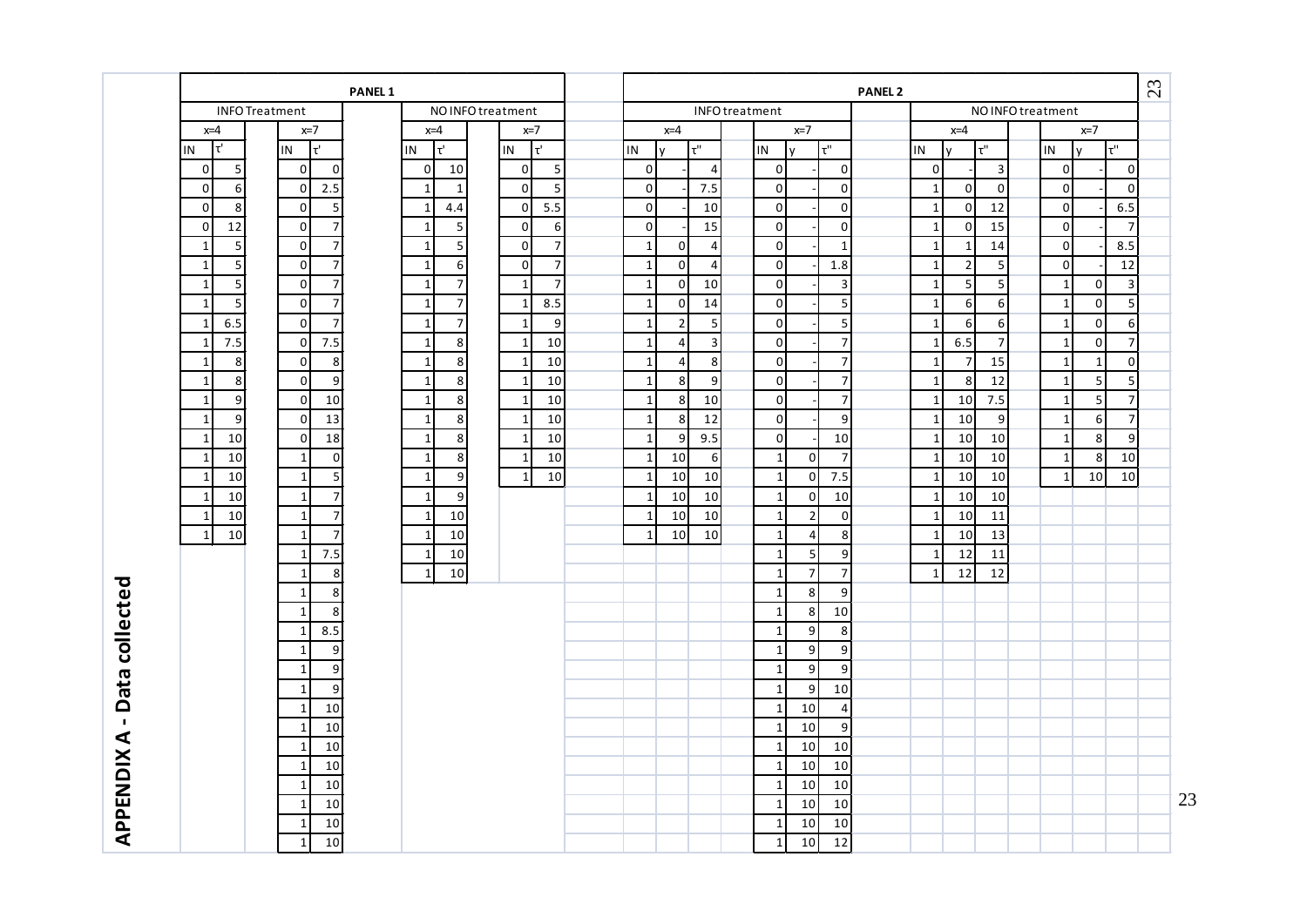# <span id="page-23-0"></span>**APPENDIX B - Instructions**

# **INSTRUCTIONS (Outside option = 4)**

*(Instructions specific to the INFO treatment are contained in [square brackets], while instructions specific to the NO INFO treatment are contained in {curly brackets})*

## **No Talking Allowed**

Now that the experiment has begun, we ask that you do not talk. If you have a question after we finish reading the instructions, please raise your hand and the experimenter will approach you and answer your question in private.

## **Show up Fee**

Every participant will get \$5 as a show up fee, and in addition you may earn money in the experiment. All the money will be paid to you in cash at the end of the experiment.

## **Anonymity**

You will be divided randomly into two groups, called Group 1 and Group 2. Each person in Group 1 will be anonymously paired with a person in Group 2. No one will learn the identity of the person he/she is paired with.

## **The structure of the experiment**

Each person will participate in two tasks. We first describe the DECISIONS task (referred to as TASK 2 in the software) and then the GUESSING task (TASK 1) that precedes it.

## **DECISIONS**

Each person in Group 1 will start with \$4 and will have two options:

- To keep all of the \$4. In this case the paired Group 2 person with whom he/she is paired makes no decision.
- To send all of the \$4 to the paired person in Group 2. In that case the paired person in Group 2 will get to split \$20 between the pair. That is, the person in Group 2 will decide how much of the \$20, between \$0 and \$20, to give to the person in Group 1, and how much to keep.

## **Group 1 GUESS**

Each Group 1 person is asked to guess the average amount, between \$0 and \$20, that people in Group 2 decide to give to the people in Group 1. You will be rewarded based on the accuracy of your answer. How you are rewarded for this guess is outlined in the next paragraph.

In order to check whether your guess is accurate, the average from the Group 2 people's decisions will be calculated. Note that if a Group 2 person's paired Group 1 person keeps the \$4, he/she does not get to make a split, so you should not be considering those people when you make your guess. You will be rewarded in the following way: You will start with \$5, and for every 1 cent of mistake, 1 cent will be deducted from this \$5. The mistake is the absolute value of your guess minus the actual average. For example, if you will guess accurately, you will get \$5. If you miss by, say \$2, i.e., your guess is either two dollars too high or two dollars too low, you will be paid \$3. If your mistake will be larger than or equal to \$5, then you will not be paid at all for this part.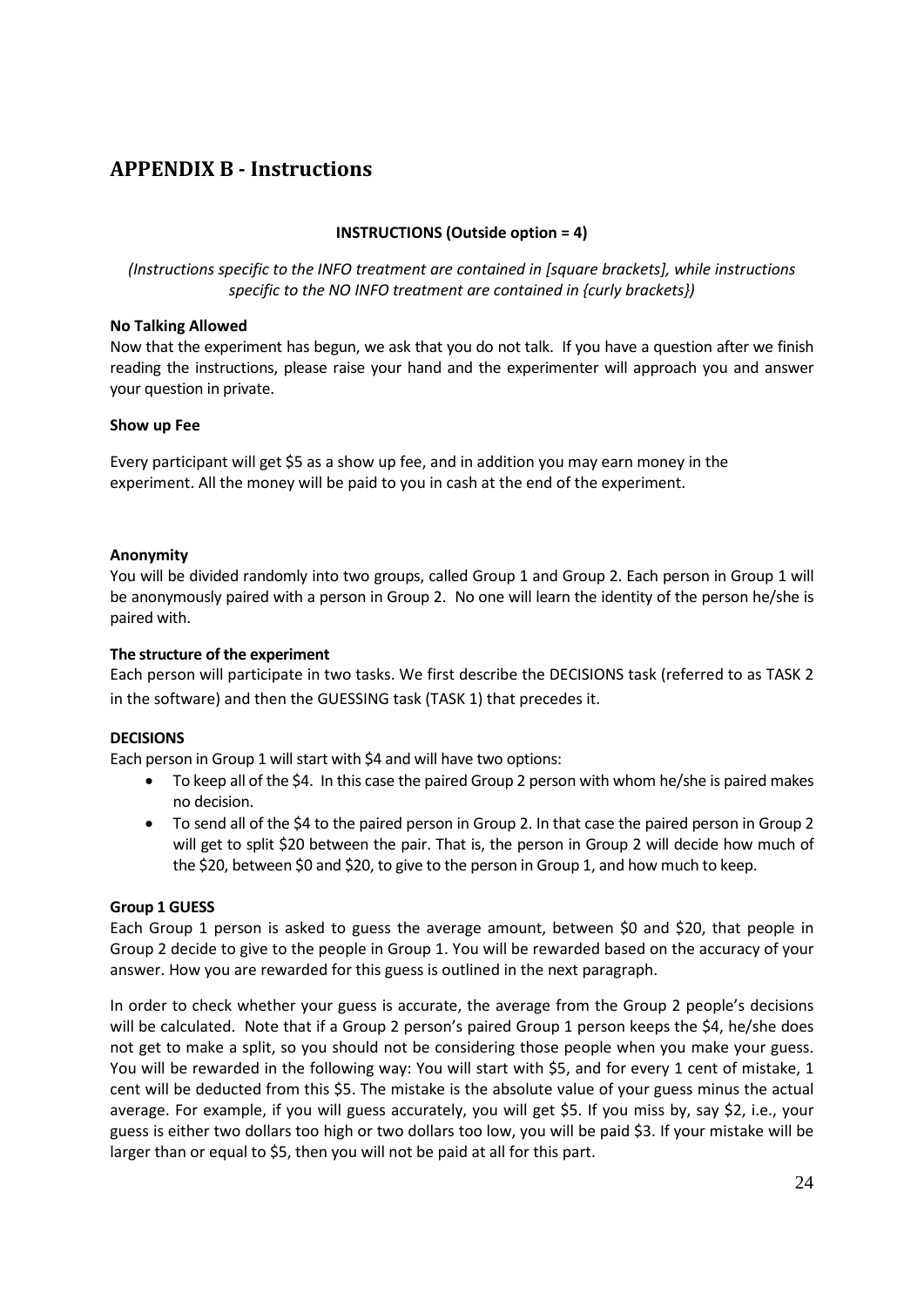## **Group 2 GUESS**

[Each Group 2 person will first be informed whether his/her paired Group 1 person has sent or kept the \$4. Each Group 2 person is then asked to guess what was the average guess of the people in Group 1, **but only considering the Group 1 persons that also chose the same decision as your paired Group 1 person**. That is, if your paired Group 1 person sent the \$4, you should only consider the guesses of the Group 1 people that also sent the \$4. If your paired Group 1 person kept the \$4, you should only consider the guesses of the Group 1 people that also kept the \$4. Group 1 persons that did not make the same decision will not be included when calculating the average you are guessing. You will be rewarded based on the accuracy of your answer. How you are rewarded for this guess is outlined in the next paragraph.]

{ Each Group 2 person is asked to guess what was the average guess of all the people in Group 1. You will be rewarded based on the accuracy of your answer. How you are rewarded for this guess is outlined in the next paragraph.}

In order to check whether your guess is accurate, the average from the Group 1 person's guesses on how much Group 2 persons will give will be calculated. You will be rewarded in the following way: You will start with \$5, and for every 1 cent of mistake, 1 cent will be deducted from this \$5. The mistake is the absolute value of your guess minus the actual average. For example, if you will guess accurately, you will get \$5. If you miss by, say \$2, i.e., your guess is either two dollars too high or two dollars too low, you will be paid \$3. If your mistake will be larger than or equal to \$5, then you will not be paid at all for this part.

# **Payment of Show up Fees and Experiment Earnings**

All participants are asked to sit patiently until the end of the experiment. Once all Group 2 persons have made their decisions, you will be presented with a summary screen of your earnings, including the averages you were guessing. Click OK after you have seen this screen, so other participants cannot see your decisions. You will then be prompted to complete a Questionnaire. After the Questionnaire, you will be asked one by one to approach the payment room at the back of the lab for the payment of your earnings. Because your decision is private, we ask that you do not tell anyone your decision or your earnings either during or after the experiment. We also ask you to leave using the stairs and not gather in front of the elevators after you receive your payment.

Are there any questions?

# <span id="page-24-0"></span>**APPENDIX C - Z-Tree code for INFO treatment**

**Setup**  *code:* Wallet =  $20;$  $x = 4;$ Type =  $0;$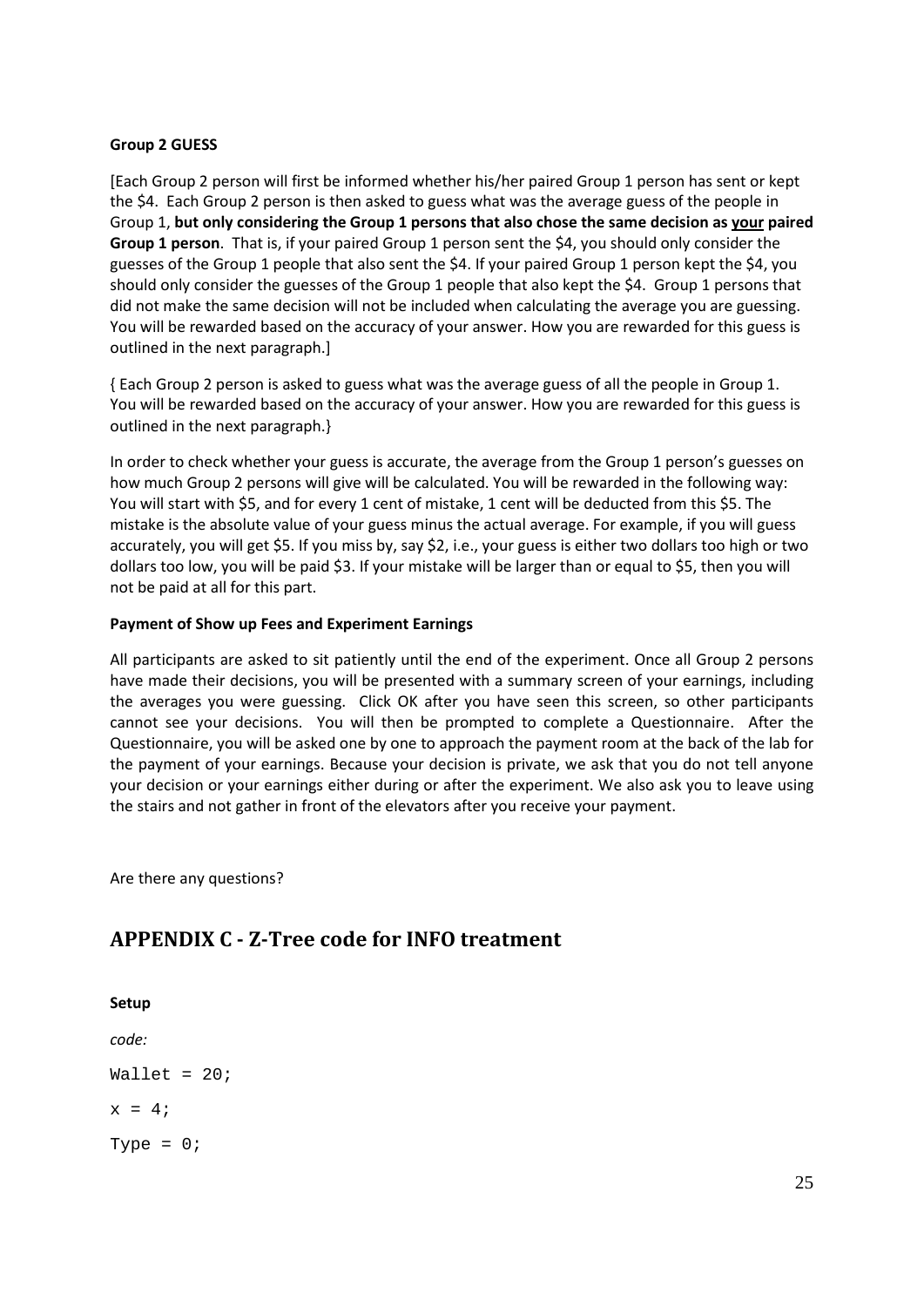```
P1_Guess = 0;
Ave_P1_Guess_In = 0; 
Ave_P1_Guess_Out = 0;P2_Guess = 0;Ave_Reward = 0
Show\_Up\_Fee = 5;In=2;
```
## **Show Group Stage**

*Subject's screen:*

You are in Group

### **P1 Task 1 stage**

*code:*

Participate = if ( Type == $1$ ,  $1$ ,  $0$  );

 $\mathbf 1$ 

*Subject's screen:*

#### Task 1

What is your guess about the average amount that Group 2 people will give back?

## **P1 Task 2 stage**

*code:*

Participate = if ( $Type == 1,1,0$ );

*Subject's screen:*

| Task 2                                                                                   |                          |
|------------------------------------------------------------------------------------------|--------------------------|
| The amount of money you can send or keep                                                 | 4.00                     |
| The amount of money your paired Group 2 person will have available to split if you send. | 20.00                    |
| Send or keep?                                                                            | C Send<br>$\subset$ Keep |

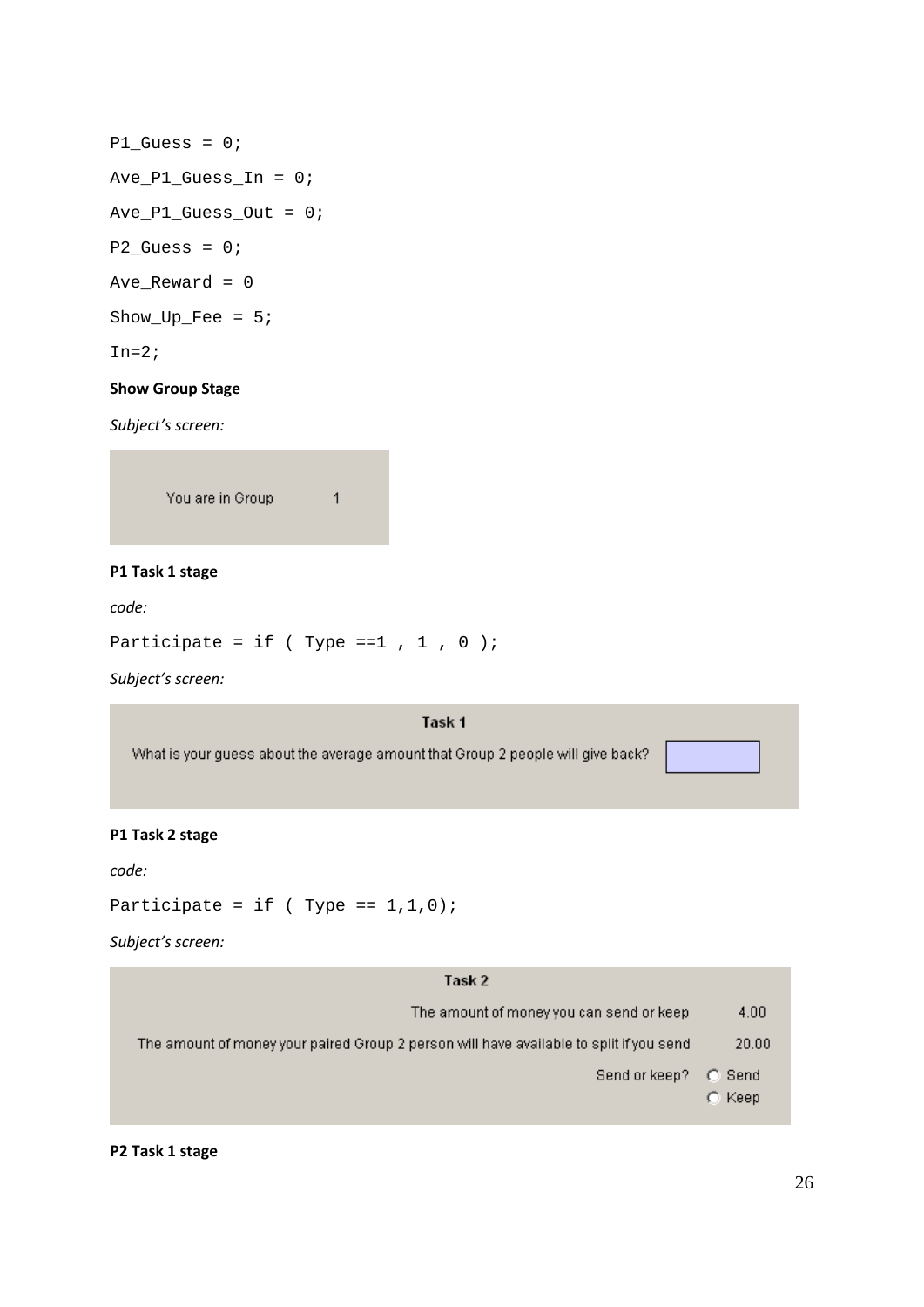```
code if IN:
if (\text{Type}==2) {
     In = find( same(Group) & Type==1, In);
}
Participate = if (Type==2 & In==1, 1,0);
Ave_P1_Guess_In = round( average(not(same(Type)) & In==1, P1_Guess), 
.01);
code if OUT:
Participate = if (Type==2 & In==0, 1,0);Ave_P1_Guess_Out = round( average(not(same(Type)) & In==0, 
P1_Guess), .01);
```
## *Subject's screen:*

| Task 1                                                                                                               |             |
|----------------------------------------------------------------------------------------------------------------------|-------------|
| The Group 1 person you are paired with has either sent $\$$ 4 or kept it                                             | - © Sent    |
|                                                                                                                      | $\cap$ Kept |
| Considering only the Group 1 people that sent the money, what is your quess about the average of their Task 1 answer |             |
|                                                                                                                      |             |

## **P2 Task 2 stage**

*code if IN:*

Participate = if (Type== $2 \& In==1, 1, 0$ );

*code if OUT:*

```
Participate = if (Type==2 & In==0, 1,0);
```
*Subject's screen if IN:*

| Task 2                                                                   |                       |
|--------------------------------------------------------------------------|-----------------------|
| The Group 1 person you are paired with has either sent $$4\;$ or kept it | ା Sent<br>$\cap$ Kept |
| Amount of money to give back to your paired Group 1 person               |                       |

**P1 payout**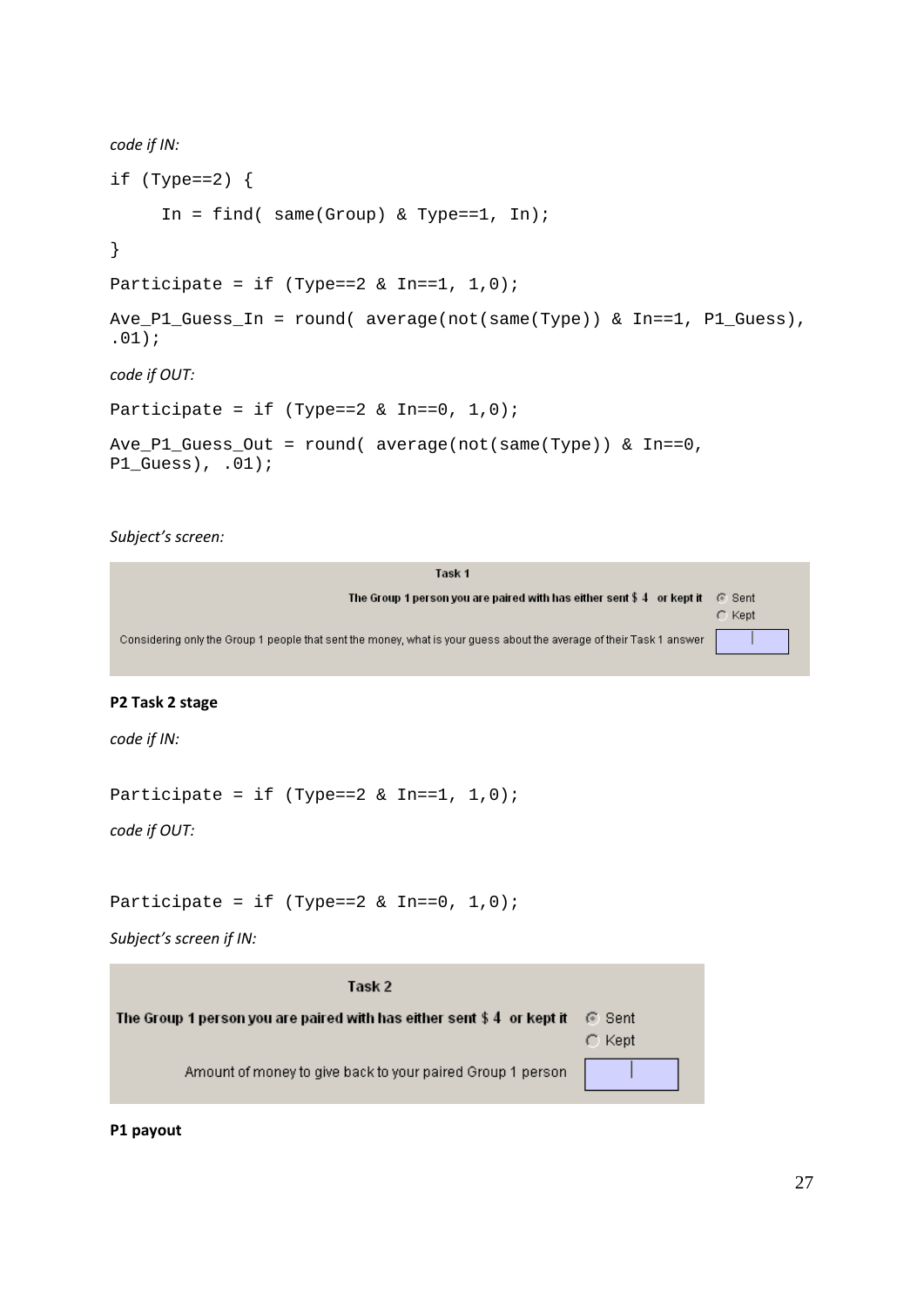```
code if IN:
Ave_Reward = round(average(not(same(Type)) \& In==1, y), .01;
P1_Diff = abs( P1_Guess - Ave_Reward );
if (PI\_Diff \leq 5) {
     P1_T1_Payout = abs(5 - P1_Diff) ;
}
else {
     P1_T1_Payout = 0;
}
if (In==1)P1_T2_Payout = find(same(Group) & Type==2, y);
}
else {
     P1_T2_Payout = x;}
if (Type==1 & In==1) {
Profit = P1_T1_Payout + P1_T2_Payout + Show_Up_Fee;
}
code if OUT:
Participate = if (Type==1 & In==0, 1,0);
p = count (In==1);if (p == 0) {
     P1_T1_Payout = 5;
}
if (Type==1 & In==0) {
Profit = P1_T1_Payout + P1_T2_Payout + Show_Up_Fee;
}
Subject's screen:
```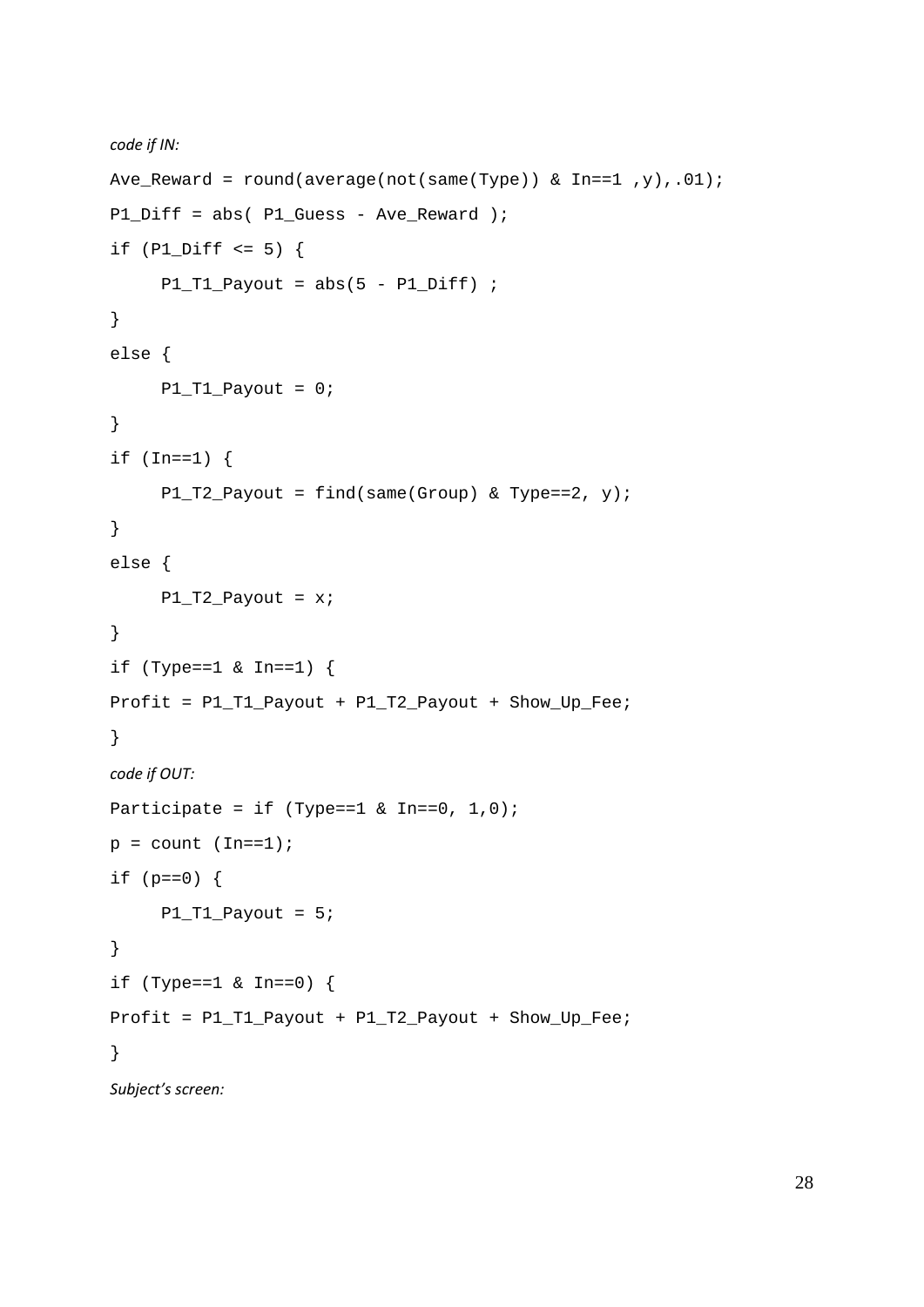| Your quess about the average amount of money Group 2 people gave back. | 5.00  |
|------------------------------------------------------------------------|-------|
| The actual average amount of money Group 2 people gave back was        |       |
| Task 1 payout                                                          | 4.00  |
| You sent the money                                                     |       |
| (Task 2 payout) The Group 2 person you were paired with gave back      | 6.00  |
| Your show-up fee                                                       | 5.00  |
| Your total payout                                                      | 15.00 |

#### **P2 payout**

```
code if IN:
Participate = if (\text{Type} == 2 \& \text{In} == 1, 1, 0);n = count (In==1);P2_Diff\_In = abs(Ave_P1_Gues_S_in - P2_Guess);if (P2 Diff In \leq 5 ) {
     P2 T1 Payout In = abs(5 - P2 Diff In);
}
else {
     P2 T1 Payout In = 0;}
if (n == 0) {
      P2_T1_Payout_In = 5;
}
P2_T2_Payout_In = 20-y;
if (Type==2 & In==1) {
Profit = P2_T1_Payout_In + P2_T2_Payout_In + Show_Up_Fee;
}
code if OUT:
Participate = if (Type==2 & In==0, 1,0);m = count ( In==0);
P2_Diff\_Out = abs(Ave\_P1_Guess\_Out - P2_Guess);
```